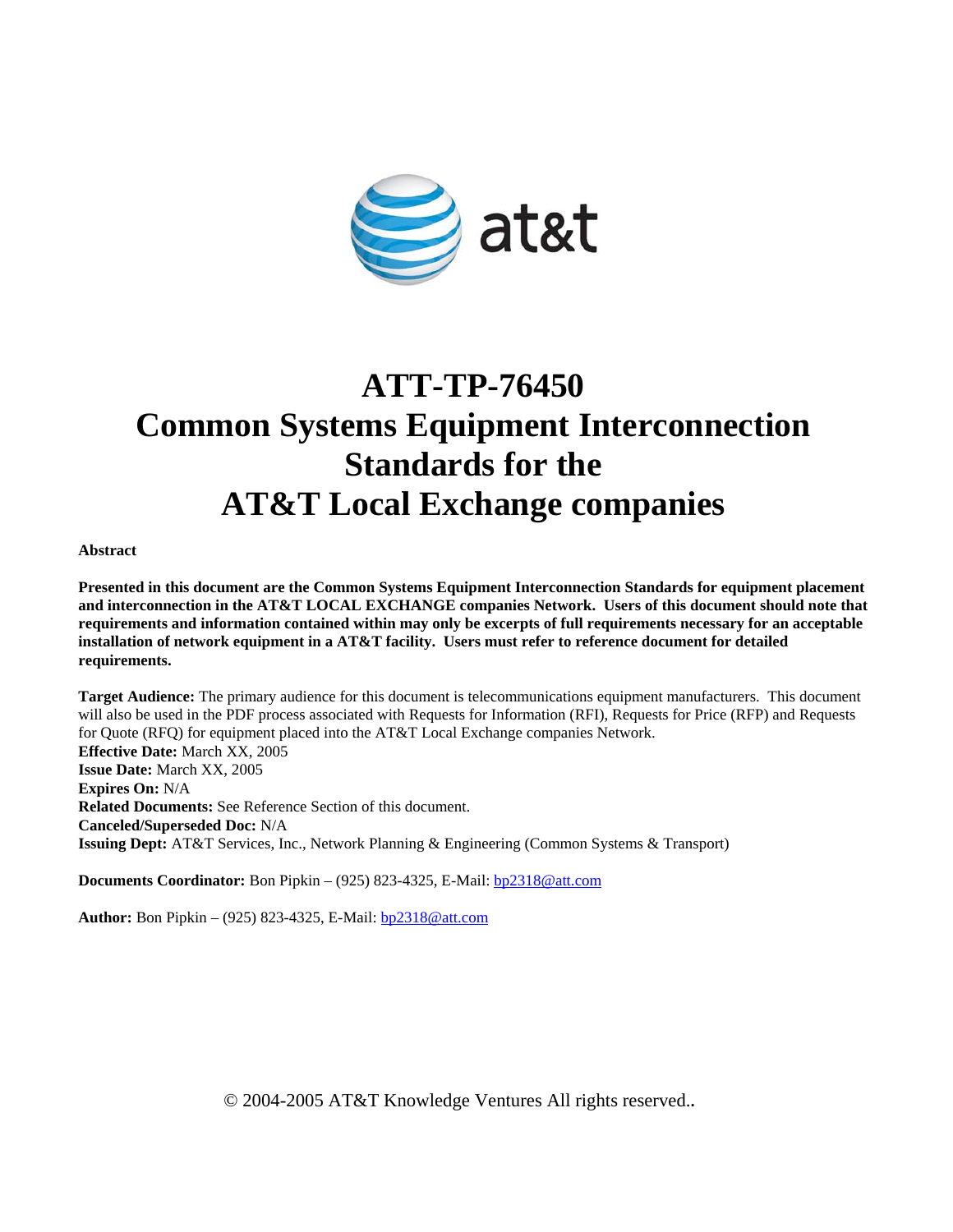| 1              |       |                                                                                               |  |
|----------------|-------|-----------------------------------------------------------------------------------------------|--|
|                | 1.1   |                                                                                               |  |
|                | 1.2   |                                                                                               |  |
|                | 1.3   |                                                                                               |  |
|                | 1.4   |                                                                                               |  |
|                | 1.5   |                                                                                               |  |
|                | 1.6   |                                                                                               |  |
|                | 1.7   |                                                                                               |  |
|                | 1.8   |                                                                                               |  |
|                | 1.9   |                                                                                               |  |
| $\overline{2}$ |       |                                                                                               |  |
|                | 2.1   |                                                                                               |  |
|                | 2.1.1 |                                                                                               |  |
|                | 2.1.2 |                                                                                               |  |
|                | 2.1.3 |                                                                                               |  |
|                | 2.1.4 |                                                                                               |  |
|                | 2.2   |                                                                                               |  |
|                | 2.2.1 |                                                                                               |  |
|                | 2.3   |                                                                                               |  |
|                | 2.3.1 |                                                                                               |  |
|                | 2.3.2 |                                                                                               |  |
|                | 2.3.3 |                                                                                               |  |
|                | 2.4   |                                                                                               |  |
|                | 2.5   |                                                                                               |  |
|                | 2.6   |                                                                                               |  |
|                | 2.6.1 | All fuses and circuit breakers shall meet Quality Level III as defined by Telcordia SR-332 11 |  |
|                | 2.7   |                                                                                               |  |
|                | 2.8   |                                                                                               |  |
|                | 2.9   |                                                                                               |  |
| 3              |       |                                                                                               |  |
|                |       |                                                                                               |  |
|                | 3.1   |                                                                                               |  |
|                | 3.2   |                                                                                               |  |
|                | 3.3   |                                                                                               |  |
|                | 3.4   |                                                                                               |  |
|                | 3.5   |                                                                                               |  |
| 4              |       |                                                                                               |  |
|                | 4.1   |                                                                                               |  |
|                | 4.2   |                                                                                               |  |
|                | 4.3   |                                                                                               |  |
|                | 4.4   |                                                                                               |  |
|                | 4.5   |                                                                                               |  |
|                | 4.6   |                                                                                               |  |
|                | 4.7   |                                                                                               |  |
|                | 4.8   |                                                                                               |  |
| 5              |       |                                                                                               |  |
|                | 5.1   |                                                                                               |  |
|                | 5.2   |                                                                                               |  |
|                | 5.3   |                                                                                               |  |
|                | 5.4   |                                                                                               |  |
|                | 5.5   |                                                                                               |  |
|                |       |                                                                                               |  |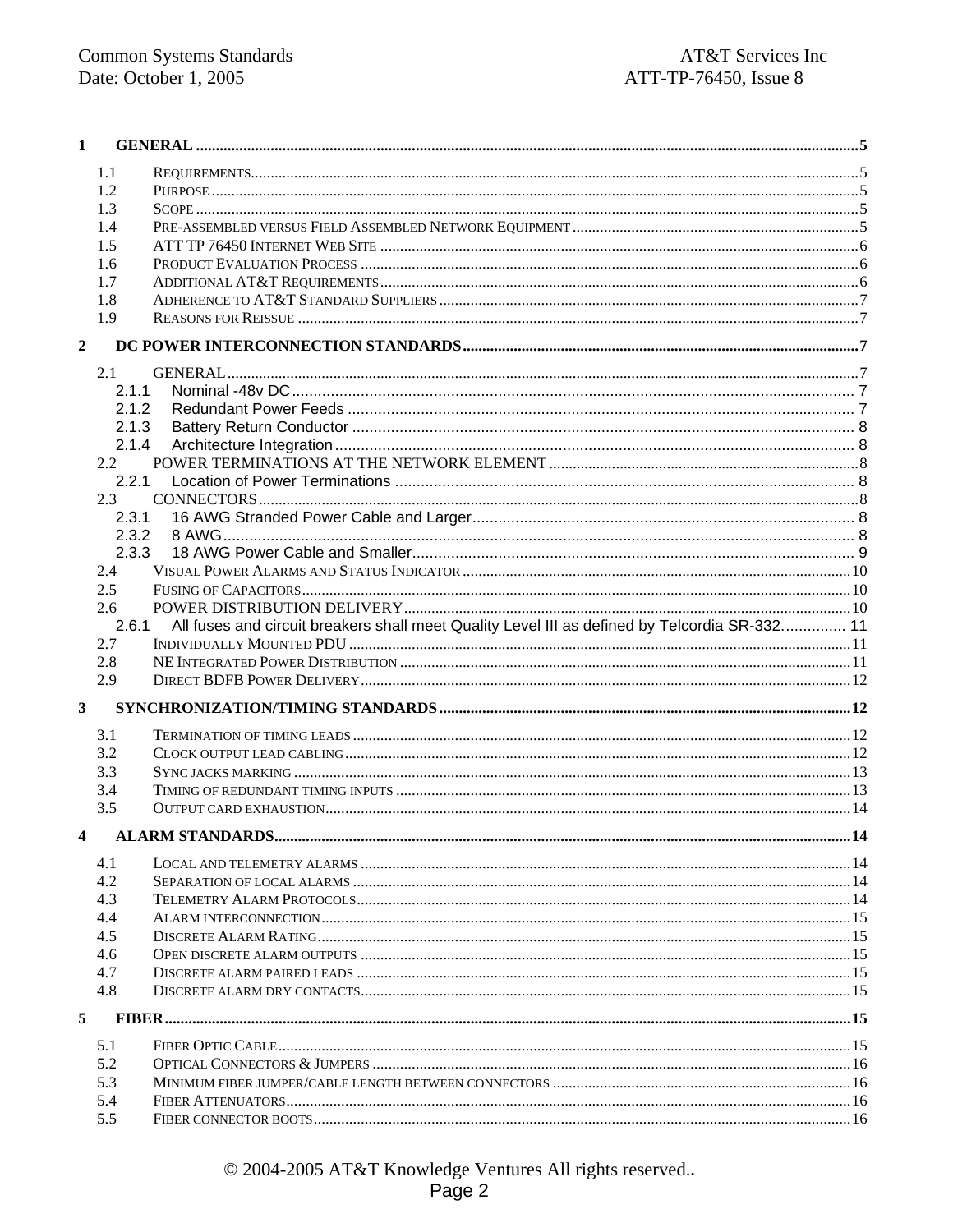|   | 5.6  |                                                                                           |     |
|---|------|-------------------------------------------------------------------------------------------|-----|
|   | 5.7  |                                                                                           |     |
|   | 5.8  |                                                                                           |     |
|   | 5.9  |                                                                                           |     |
|   | 5.10 |                                                                                           |     |
|   | 5.11 |                                                                                           |     |
|   | 5.12 |                                                                                           |     |
|   | 5.13 |                                                                                           |     |
|   | 5.14 |                                                                                           |     |
|   | 5.15 |                                                                                           |     |
|   | 5.16 |                                                                                           |     |
|   | 5.17 |                                                                                           |     |
|   | 5.18 |                                                                                           |     |
|   | 5.19 |                                                                                           |     |
| 6 |      |                                                                                           |     |
|   |      |                                                                                           |     |
|   | 6.1  |                                                                                           |     |
|   | 6.2  |                                                                                           |     |
|   | 6.3  |                                                                                           |     |
|   | 6.4  |                                                                                           |     |
|   | 6.5  |                                                                                           |     |
|   | 6.6  |                                                                                           |     |
|   | 6.7  |                                                                                           |     |
|   | 6.8  |                                                                                           |     |
|   | 6.9  |                                                                                           |     |
|   | 6.10 |                                                                                           |     |
|   | 6.11 |                                                                                           |     |
|   | 6.12 |                                                                                           |     |
|   | 6.13 |                                                                                           |     |
|   | 6.14 |                                                                                           |     |
|   | 6.15 |                                                                                           |     |
|   | 6.16 |                                                                                           |     |
|   | 6.17 |                                                                                           |     |
|   | 6.18 |                                                                                           |     |
|   | 6.19 |                                                                                           |     |
|   | 6.20 |                                                                                           |     |
|   | 6.21 |                                                                                           |     |
|   |      |                                                                                           | .20 |
|   | 7.1  |                                                                                           |     |
|   | 7.2  |                                                                                           |     |
|   | 7.3  |                                                                                           |     |
|   | 7.4  | INSTALLATION GUIDE: INSTALLATION, PROVISIONING, AND TESTING OF THE NETWORK ELEMENT 21     |     |
|   | 7.5  | INSTALLATION GUIDE: CREATION, PROVISIONING, AND TESTING OF A MULTI-NODE RING OR SYSTEM 21 |     |
|   | 7.6  |                                                                                           |     |
|   | 7.7  |                                                                                           |     |
|   | 7.8  |                                                                                           |     |
|   | 7.9  |                                                                                           |     |
|   | 7.10 |                                                                                           |     |
|   | 7.11 |                                                                                           |     |
|   | 7.12 |                                                                                           |     |
|   | 7.13 |                                                                                           |     |
| 8 |      |                                                                                           |     |
|   | 8.1  |                                                                                           |     |
|   | 8.2  |                                                                                           |     |
|   |      |                                                                                           |     |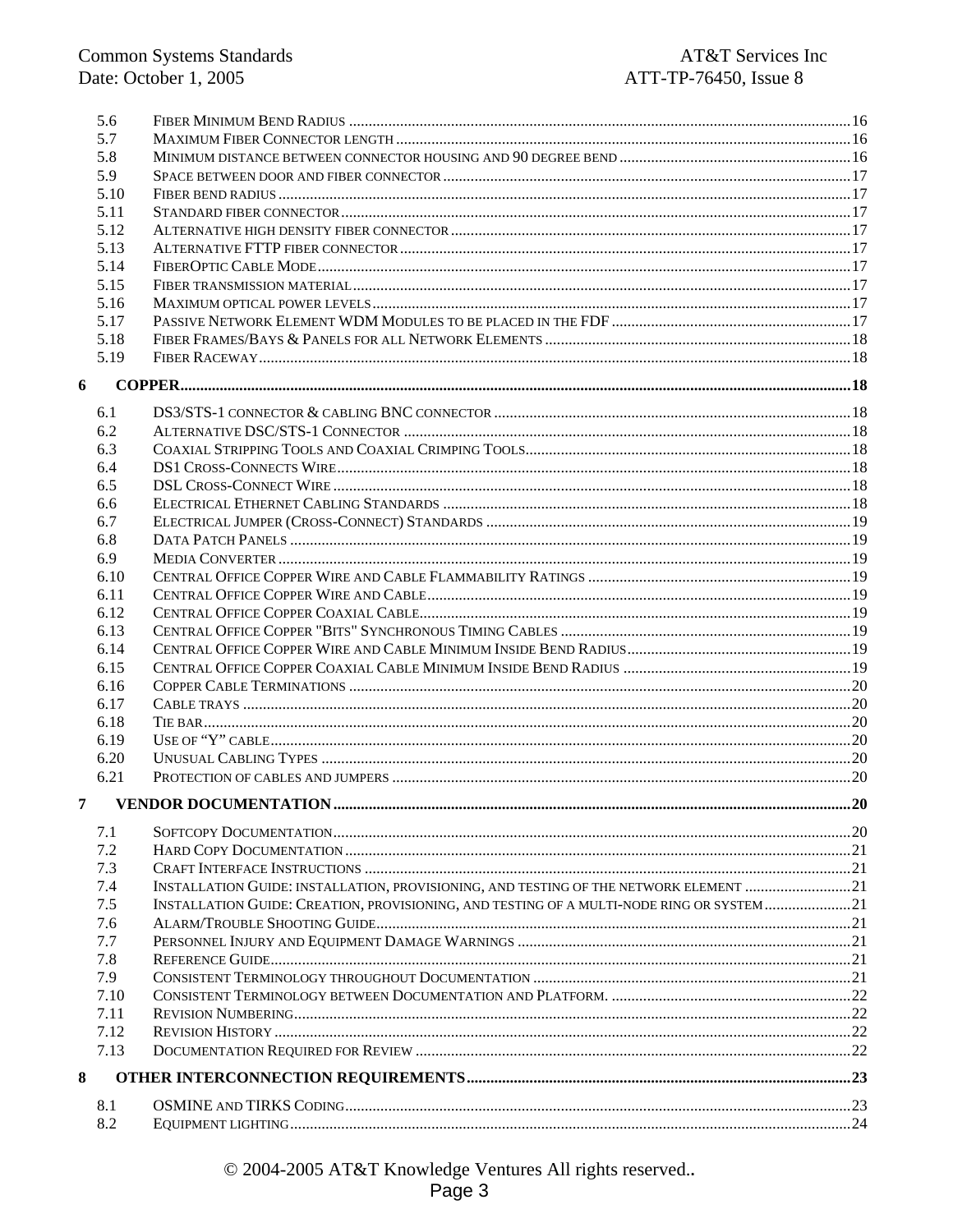| 8.3            |  |
|----------------|--|
| $\overline{9}$ |  |
| 9.1            |  |
| 9.2            |  |
| 9.3            |  |
| 9.4            |  |
| 10             |  |
|                |  |
|                |  |
|                |  |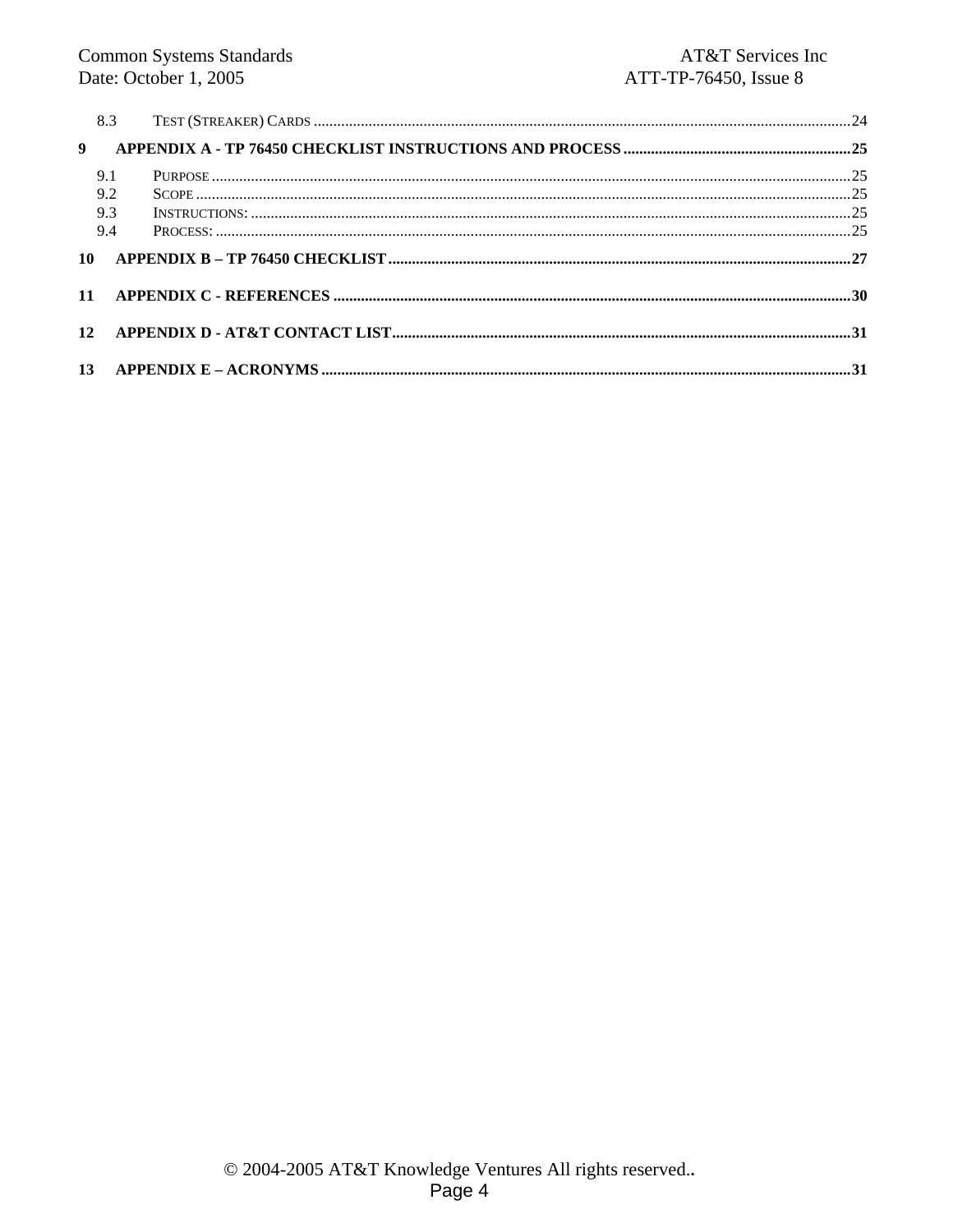# **GENERAL**

### **1.1 Requirements**

This document provides the requirements for interconnection of new equipment in the AT&T Local Exchange carrier network. The appendices include the AT&T equipment evaluation process to be used to verify compliance to these requirements.

### **1.2 Purpose**

The AT&T Local Exchange Company's network is designed around fundamental standards for the purposes of meeting interconnection, safety, and industry standards such as ANSI, space considerations, and compatible technologies. New equipment is required to integrate into the network seamlessly (fit, form and finish), without the impact or cost pressure to compensate for the product introduction.

The purpose of this section is to provide equipment suppliers with an overview of the AT&T network interconnection requirements most commonly encountered as non-compliant with new equipment and a process for relaying information about compliance to these requirements. A product's compliance with the requirements and objectives of this section will not be the sole basis for the acceptance of the product, however noncompliance with one or more of the requirements or objectives of this section may be the basis for a product's denial of purchase.

### **1.3 Scope**

Unless otherwise stated, the requirements contained herein apply to equipment systems and assemblies intended for installation in network equipment buildings, equipment areas within buildings, electronic equipment enclosures such as controlled environmental vaults, outside electronic equipment cabinets, and customer locations.

#### **1.4 Pre-assembled versus Field Assembled Network Equipment**

Network Equipment layouts provided as overall solutions need to be reviewed in one of two ways regarding the applicability of Common Systems components and products. AT&T Local Exchange is only concerned with the connectivity and interconnection issues between the OEM equipment and the telco facilities for Common Systems evaluations. OEM requirements internal to the Network Equipment hardware are not reviewed under this documentation.

OEM connectors and external contact points will meet the requirements contained in this document for performance, reliability and suitability. The use of a "Plug & Play" system using internal self contained Network Elements must also meet AT&T standards contained in TP 76200.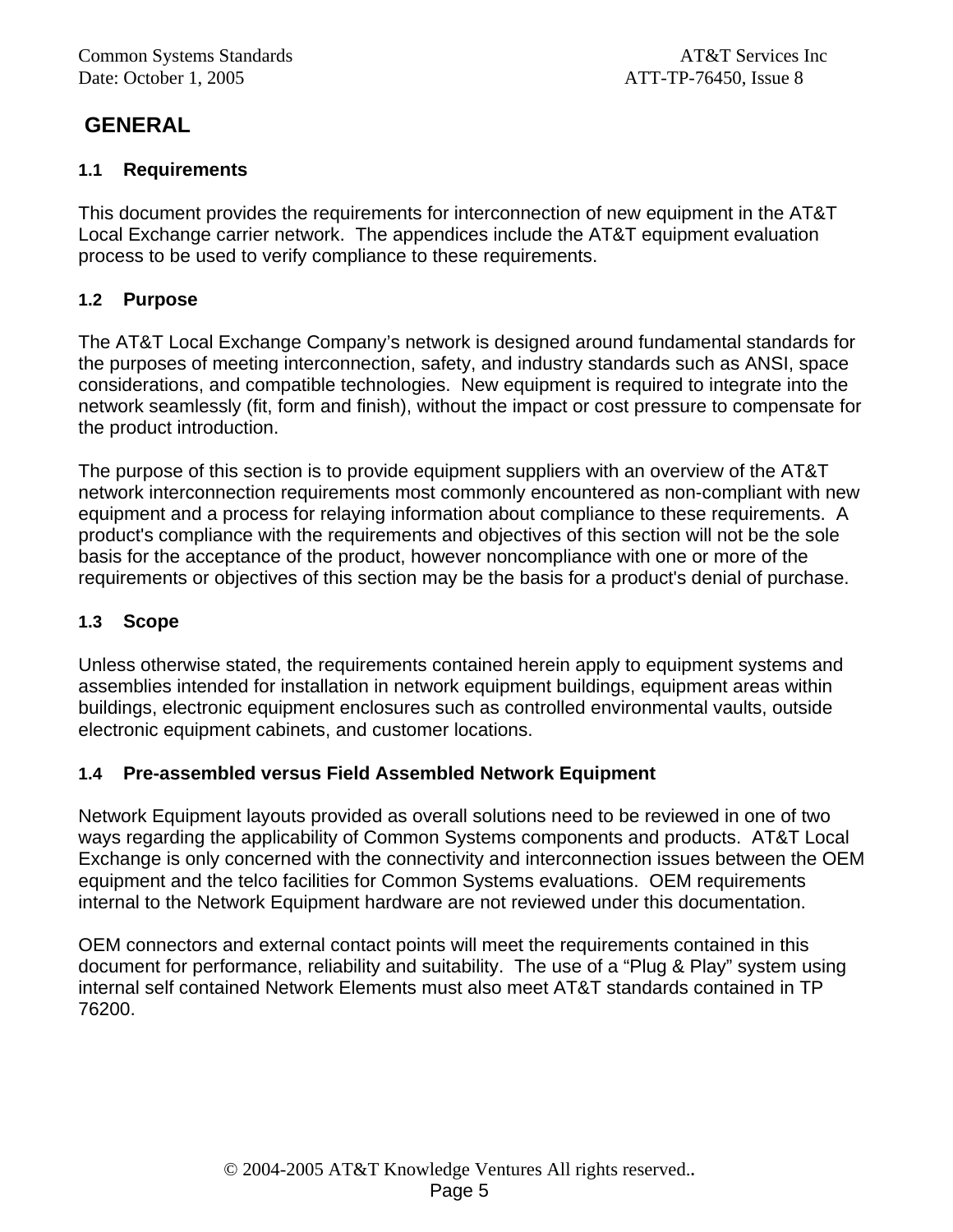If the product uses various components that are interconnected together, document will be applicable for interconnection between the various external components and cabling in addition to stand-alone Common Systems components that may have been standardized with other products within the AT&T Local Exchange companies. If the OEM has presented a solution that uses "off the shelf" separate components that are externally cabled within the bay or relay rack, validation and use of the AT&T standard product lines shall be given.

Example: All DSX-1, DSX-3 and FDF panels will be provided by ADC Telecommunications Inc. for the AT&T Local Exchange companies.

Finally, determinations will need to be made with AT&T Local Exchange company's technical staff as to whether the items provided within the product meet either pre-assembled requirements or will be field assembled. Pre-assembled products will be considered within any Network Equipment/Element hardware box or panel that includes intelligent hardware or software. The assembly of multiple pre-assembled Network Equipment/Element products within the same footprint will be negotiated with the AT&T Local Exchange companies. The assembly of multiple pre-assembled Network Equipment/Element products outside of the same footprint will be handled as a field assembled installation. Any Network Equipment/Element that uses a passive product panel or box that does not include intelligent hardware or software will meet AT&T Local Exchange company's product approval standards and will be field assembled.

### **1.5 ATT TP 76450 Internet Web Site**

Copies of this document and general information about AT&T's environmental equipment standards may be found at https://ebiznet.sbc.com/sbcnebs/.

#### **1.6 Product Evaluation Process**

TP 76450 Product Evaluation Process is documented in Appendix A of this document. Equipment manufacturers should follow this process for each new Network Element under review by AT&T Local Exchange companies.

#### **1.7 Additional AT&T Requirements**

The following is for notification purposes only. Refer to the directions given to obtain further information on these subjects. Verification of conformance to these standards is not part of the evaluation process for this section.

- TP 76200, Network Equipment Power, Grounding, Environmental, and Physical Design Requirements
- TP 76300, AT&T Installation Requirements
- TP 76400, AT&T Design Engineering Requirements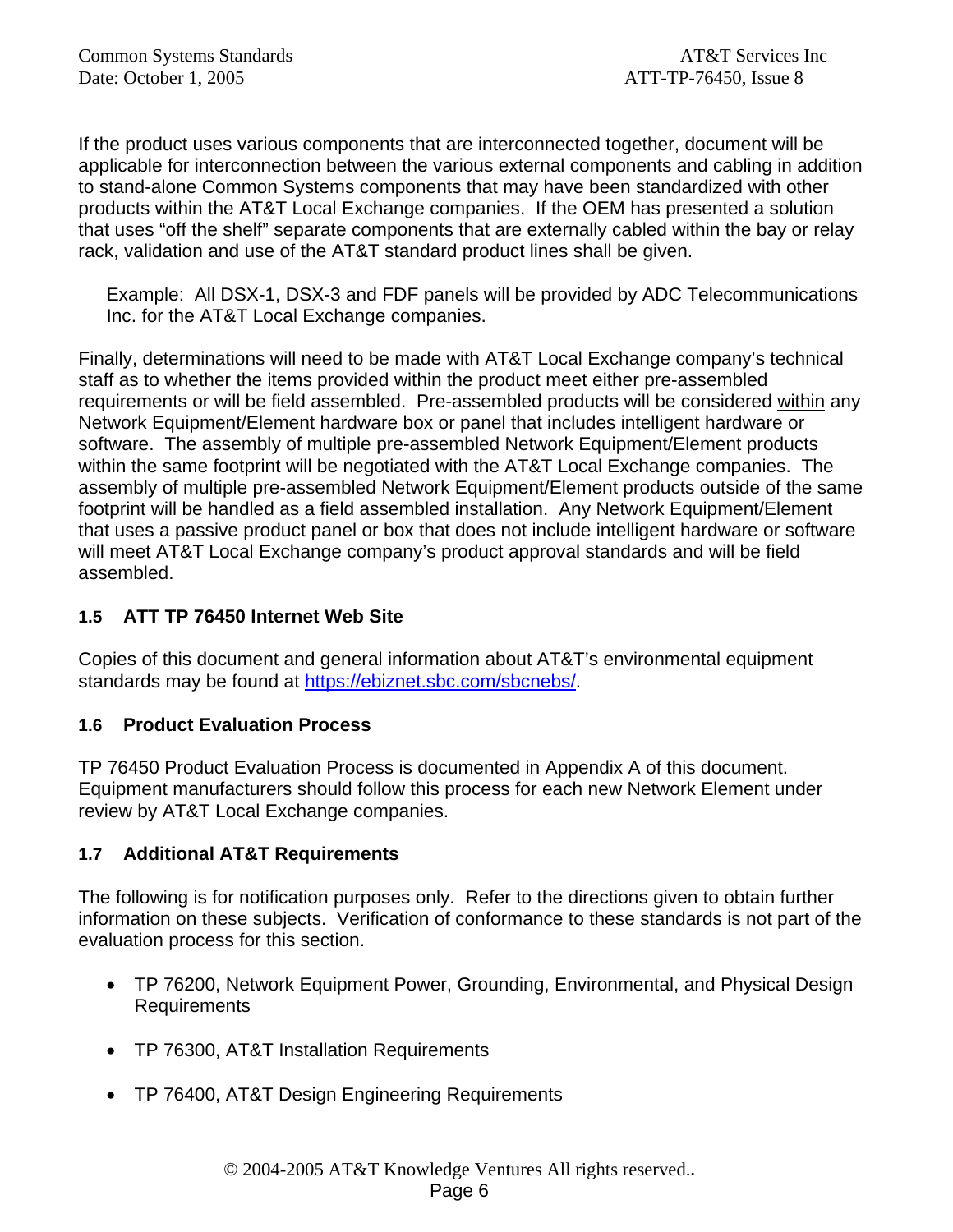### **1.8 Adherence to AT&T Standard Suppliers**

Within the Common Systems Checklist, standard corporate providers of the product are listed as applicable. Selections of this product are performed through AT&T Services Inc. NP&E on behalf of the entire AT&T Enterprise. Each approved provider shall be used using AT&T Local Exchange companies approved PIDs, distributors and pricing.

#### **1.9 Reasons for Reissue**

Requirement 7.3, Vendor Documentation, from the previous issue has been expanded to include all of Section 7 with 13 sub-requirements. Other requirements from Section 7, Issue 7 have been moved to Section 8, Issue 8. The Checklist in Appendix B is revised to reflect these changes.

Note: Supporting documentation must be sent to AT&T even for "yes" responses to requirement 7.13.

### **2 DC Power Interconnection Standards**

#### **2.1 GENERAL**

l

#### **2.1.1 Nominal -48v DC**

Nominal –48v DC is always the first choice for power delivery to any Network Element (NE). Generally, manufacturers can comply to this requirement by providing their equipment internally with various inverters and converters to meet this condition. However, within the network power architecture, various other voltages may be available in limited supply, but must be validated on a case-by-case basis for NE deployment considerations. The design criterion of the DC power is based on a normal operating voltage of approximately -50v to -56v DC, with nominal rating of -48v DC and low voltages of -42.6v DC measured at the termination point of the network element.

AC powered equipment will only be considered for approval in the AT&T network when the inverter is embedded as part of the total equipment package.

#### **2.1.2 Redundant Power Feeds**

Redundant power feeders are required for all equipment serving network elements<sup>1</sup>. The term network element refers to all switching, transport, data, operator services equipment, and any adjuncts for those elements.

Redundant power feeder information must be provided in the supplier's response documentation to be in compliance with this item.

 $1$  If the network element being served is truly redundant, it shall be utilizing an isolation technology similar to the Oring Diode for example. The maximum List 2 current supported at the BDFB cannot exceed 50% of the supply fuse rating regardless of the size. This will insure uninterrupted power to either the A or B side in the event of a power loss of either power feeds.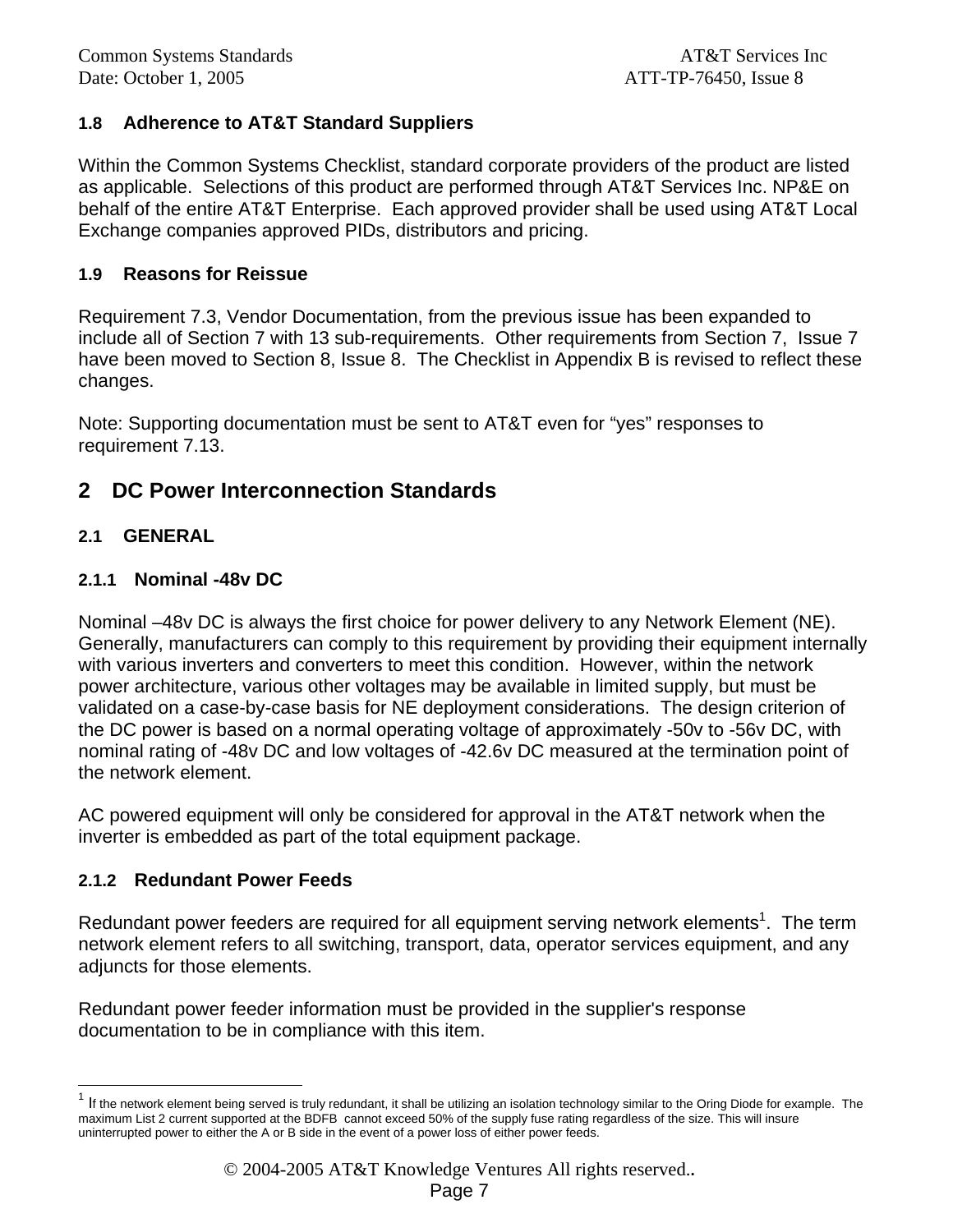### **2.1.3 Battery Return Conductor**

Each redundant power feeder shall have its own battery return conductor. This design concept shall also carry through directly to each piece of equipment. For equipment with a portion of battery return current flowing to the equipment frame, the current path between the battery return and the equipment frame shall be rated at least 140% of L1 current drain (refer to Table 310.16 at 90°C of NEC).

Battery return and current path information must be provided in the supplier's response documentation to be in compliance with this item.

#### **2.1.4 Architecture Integration**

To integrate into the embedded DC distribution architecture, the optimal List 2 DC drain per load should not exceed 48 amps. However, new style BDFBs can accommodate 56 amps per load. Technology Engineers should validate the load of DC amp capacity if the product requirements will exceed 48 amps DC (at List 2). DC distribution through the BDFB with up to 150 amp fuse positions may be available on a limited basis and can accommodate up to a 120A load, but additional construction costs to build out this larger design may be required.

#### **2.2 POWER TERMINATIONS AT THE NETWORK ELEMENT**

This section describes the various acceptable DC power connectors and connections that are approved for use within AT&T. See Table 2-1 for a classification of acceptable power connections based on cable termination.

#### **2.2.1 Location of Power Terminations**

Power terminations found on network elements should terminate at the rear of the panel. Any exceptions to this will be dealt with on a case-by-case basis.

#### **2.3 CONNECTORS**

Connectors used to attach the product to external power cabling shall conform to the following requirements:

#### **2.3.1 16 AWG Stranded Power Cable and Larger**

For applications where the size of wire supplying or distributing power to/from the equipment is 16 AWG stranded power cable or larger, AT&T shall use connectors that are pressure crimped on the power cable creating a ring type termination.

#### **2.3.2 8 AWG**

Power input terminations that will accept # 8 AWG connector terminations shall use dual threaded post (stud) termination able to accept the appropriate two-hole crimp connection. The two post termination may be either 5/8" or ½ "on centers.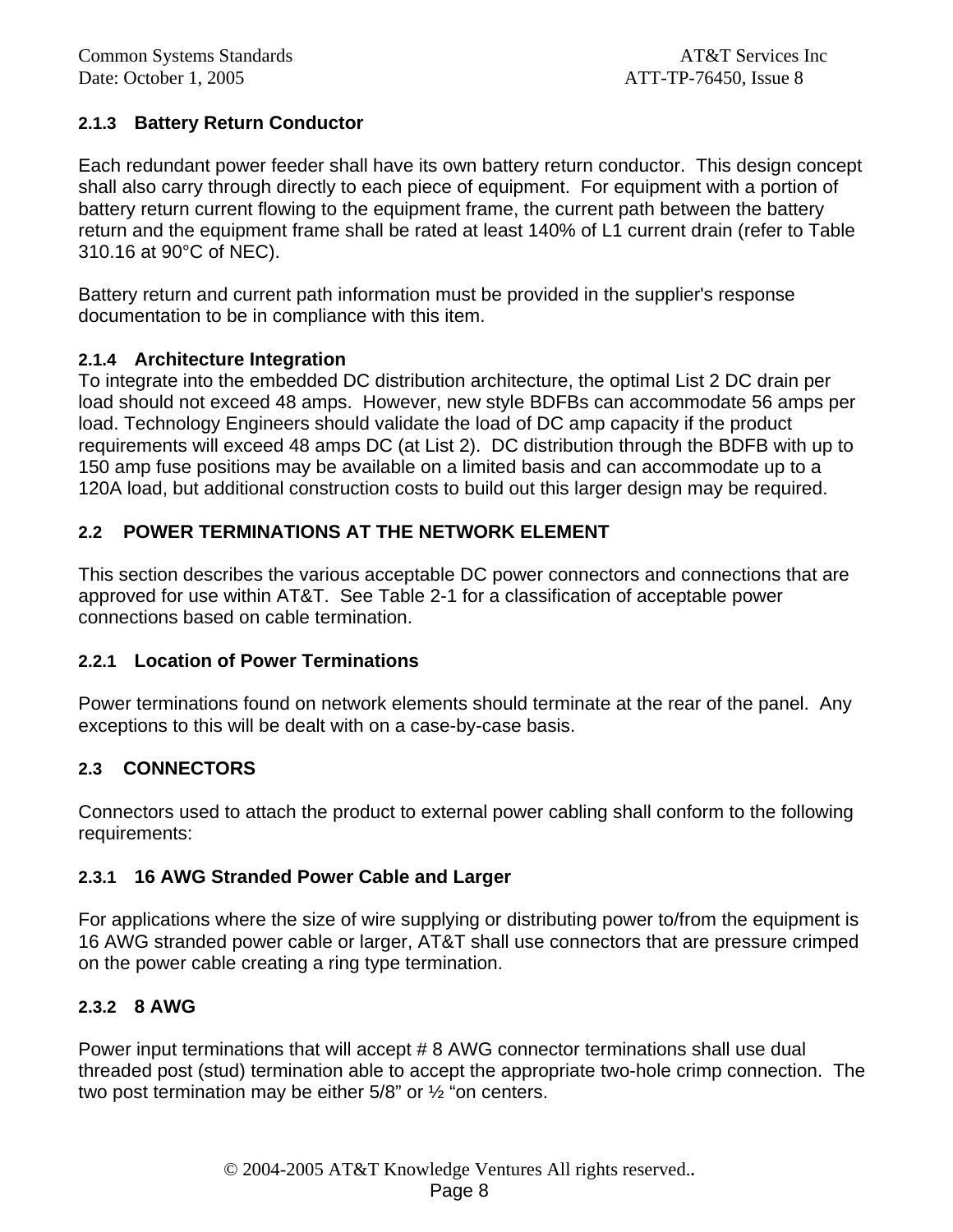Equipment surface terminations shall accept crimp connections that meet the following specifications:

- **o** UL486A Wire Connectors and Soldering Lugs for Use with Copper
- **o** UL467 Grounding and Bonding Equipment Conductors
- **o** UL 486C Splicing Wire Connectors
- **o** SAE-AS25036 (Insulated Copper Ring Crimped Terminal Dimensions)
- **o** SAE-AS7928 (Copper Ring Crimped Terminal Specifications)

Equipment submitted for approval should provide a UL listed (power) termination strip designed and designated as "field wireable" to insure product compliance with the UL listing of the product. This termination or barrier strip should be able to accommodate a ring lug connectors that comply with the UL, CSA and Mil Spec listings.

### **2.3.3 18 AWG Power Cable and Smaller**

For applications where the size of wire supplying power to the equipment is 18 AWG power cable or smaller, mechanical connectors may be used.

- o The connectors shall be listed by a Nationally Recognized Test Laboratory for its intended use.
- $\circ$  The connector shall be tested to assure long-term tightness and reliability. The following tests are acceptable for this requirement; IEC 60068-2-6, Basic Environmental Test Procedures, Part 2: Test Fc and Guidance: Vibration (sinusoidal); EIA Specifications 364-27B (Mechanical Shock Test Procedure for Electrical Connectors), 364-28D (Vibration Test Procedure for Electrical Connectors and Sockets), Telcordia GR-63-CORE and Telcordia GR-1089- CORE. Other vibration test procedures demonstrating long-term reliability will be considered for evaluation.
- o The product supplier shall provide documentation of routine maintenance (if any) associated with the supplied connector.

|                       | $1$ avit $2 - 1$                        |                            |
|-----------------------|-----------------------------------------|----------------------------|
| <b>Size conductor</b> | <b>Acceptable termination</b>           | <b>Associated Listings</b> |
| 22 AWG - 18 AWG       | Mechanical; American                    | Listed by NRTL, IEC        |
|                       | <b>Standard UNC threads</b>             | 60068-2-6, EIA SPEC        |
|                       | (Class 2 fit)                           | 364-27B, 364-28D           |
|                       | 16 AWG – 10 AWG   One or Two hole crimp | UL467, UL486A,             |
|                       | connection. American                    | UL486C, SAE-AS25036,       |
|                       | <b>Standard UNC threads</b>             | <b>SAE-AS7928</b>          |
|                       | (Class 2 fit)                           |                            |
| 8 AWG - 1AWG          | Two hole crimp                          | UL467, UL486A,             |
| $1/0 - 4/0$           | connection. American                    | UL486C, SAE-AS25036,       |
| $250MCM -$            | <b>Standard UNC threads</b>             | <b>SAE-AS7928</b>          |
| 750MCM                | (Class 2 fit)                           |                            |

**Table 2 – 1**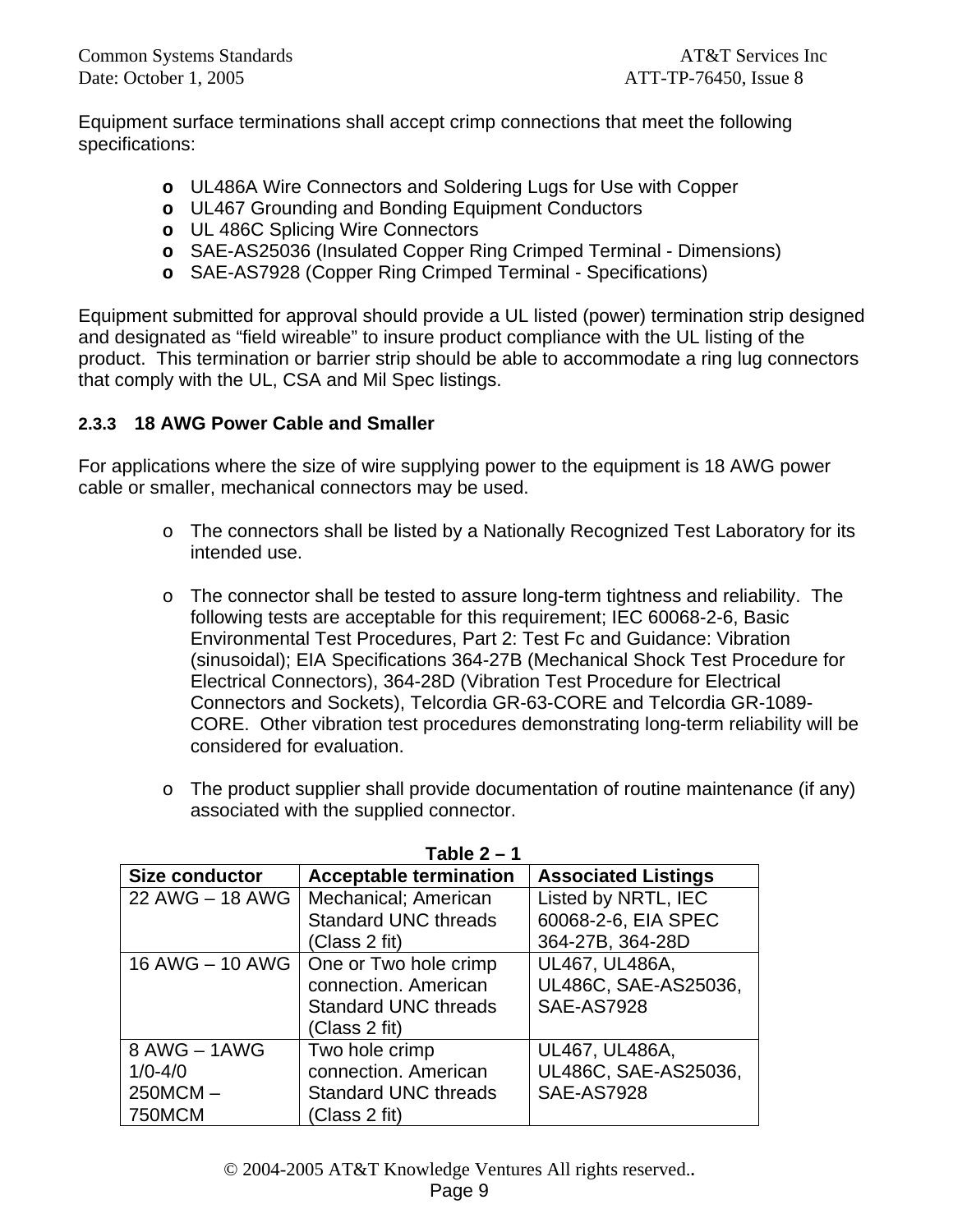### **2.4 Visual Power Alarms and Status Indicator**

The NE equipment shall provide visual power alarm and status indications by indicator devices mounted directly on the equipment. The equipment shall also be capable of transmitting alarm signals to an office alarm circuit and to sending circuits for remote surveillance using dry loop relay contacts or other means. Power alarm and status reporting information must be provided in the supplier's response documentation to be in compliance with this item.

If an alarm indicator pilot fuse is present in the power circuit, it should operate when the power fuse fails.

#### **2.5 Fusing of Capacitors**

l

Equipment incorporating the use of power distribution apparatus which uses capacitors shall be fused to protect the power distribution bus from a shorted capacitor. Fuse and protection information must be provided in the supplier's response documentation to be in compliance with this item. The equipment manufacturer shall provide a label indicating equipment capacitors must be pre-charged prior to power up the equipment.

### **2.6 POWER DISTRIBUTION DELIVERY**

All power distribution products must meet the requirements listed in Section 1 of this document.

AT&T approved Power Distribution Units (PDU) shall be used to power transport and data equipment. Power is distributed to the NE from Battery Distribution Fuse Bays (BDFB) or an arrangement utilizing a Secondary Power Distribution Unit (SPDU). The SPDU is smaller than a BDFB in physical size and capacity. Direct feed from the BDFB will be considered on a case by case basis when required. NE will not be directly fed from Power Board Distribution. Contact the AT&T Common Systems Power Technical Staff when requesting direct BDFB feed.

PDUs that are independent of the network element but included as part of the total package must meet the requirements listed in this section; must be approved for use, and should be identified by an associated AT&T PID (Product ID) number assigned by the AT&T Power Technical Staff

All approved PDUs shall be equipped with at least one of these forms of overprotection devices, (1) GMT Fuses, (2) Telpower® Fuses, (3) DC Rated Circuit Breakers. (note: circuit breakers in PDUs shall only be fed by circuit breakers).The recommended form of DC power distribution is GMT fuses, Telpower® fuses or Circuit Breakers, in that order. The size of the DC requirement will serve as the primary qualifier, but fuses are the preferred method of overcurrent protection.

 $\circ$  GMT Fuses – Generally sized to accommodate 0.18 – 15<sup>2</sup> amp requirements. List 2 demand should not exceed 12 amps to use this product.

<sup>2</sup> AT&T LOCAL EXCHANGE companies has approved one GMT fuse panel that is designed to accept 20 amp GMT fuses, if chosen, the List 2 demand should not exceed 16 amps.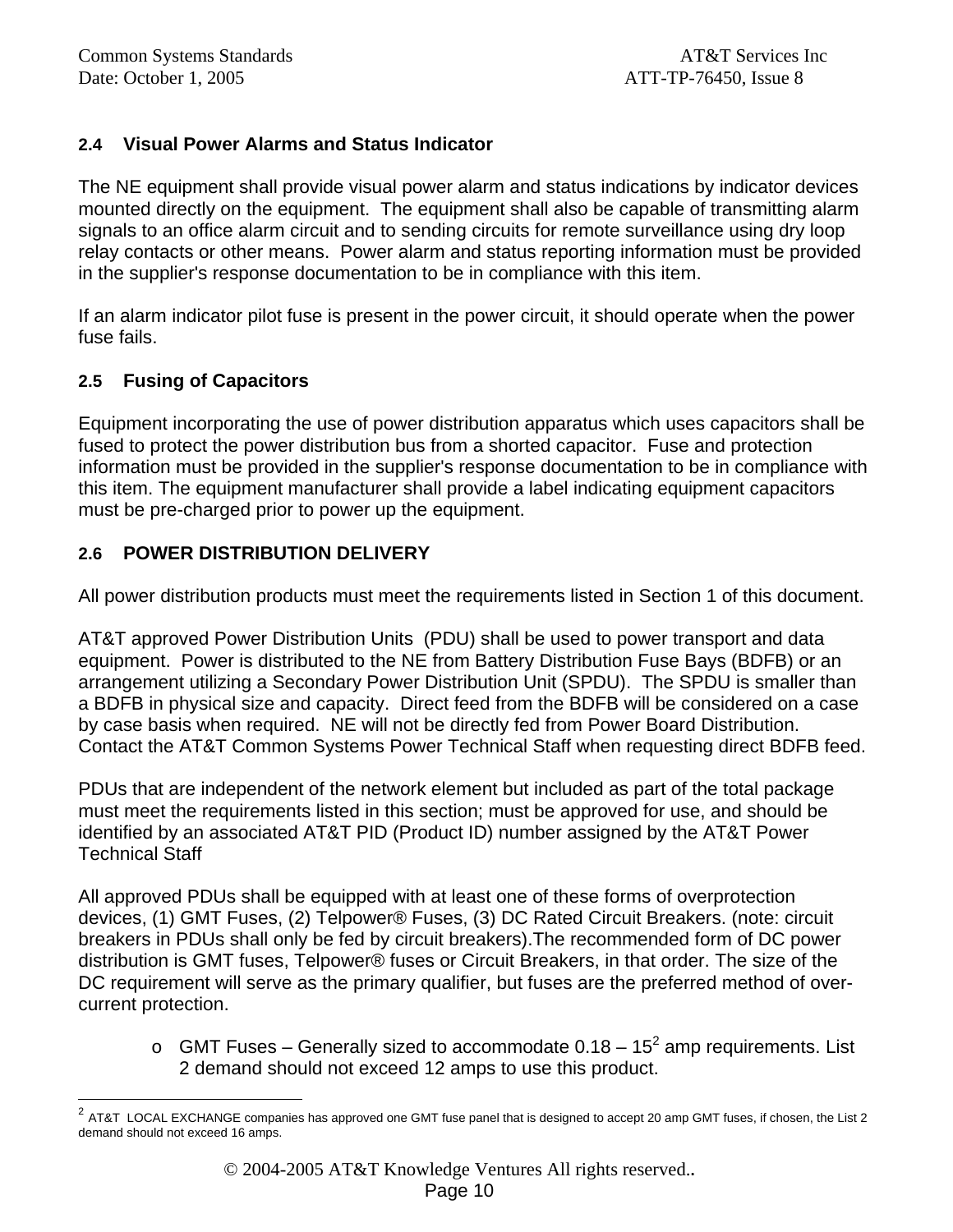o Telpower® Fuses – Exclusively produced by Cooper-Bussmann, these fuses are available in sizes from 3 amps to 600 amps, packaged in Blue to signify DC only. Telpower® fuses are also available in various styles for different needs. Some of the styles commonly seen are TPA, TPL, TPS and TPH. All Telpower® fuses should be sized at no greater than 80% of their faceplate rating as well, but not to exceed the value of the of the List 2 load.

Circuit Breakers - Only thermal magnetic and magnetic type DC circuit breakers are acceptable. Further, AT&T does not recommend DC circuit breakers greater than 224 amps. Circuit breakers should adhere to all applicable UL and ANSI standards. DC Circuit breakers that are labeled 100% are full load rated and may be sized at the same capacity as the List 2 drain (The List 2 drain is defined as the peak current required to operate equipment load under worst case operating conditions at 42.6v DC )

**NOTE:** Due to the circuit protection strategy deployment found in AT&T LOCAL EXCHANGE companies, the use of circuit breakers placed in the power architecture should be avoided when a fuse provides the next step of protection (generally found at the BDFB). It is recommended that circuit breakers be protected by circuit breakers, fuses with fuses or fuses protected by circuit breakers. The use of circuit breakers placed in the embedded power distribution units found in network elements should be avoided. The preferred method of circuit protection at this level is fuses.

#### **2.6.1 All fuses and circuit breakers shall meet Quality Level III as defined by Telcordia SR-332.**

### **2.7 Individually Mounted PDU**

Even though not recommended as a choice by AT&T, some Network Elements designed by various manufacturers require specific PDUs that include unique characteristics needed to serve their specific network device. These "special PDUs" must meet all the same design criteria identified in this document as well as the ATT-TP-76200 NEBS publication. If accepted, this "special PDU" would be listed as part of the Network Element approval, purely as an integral part of the package and its approval is exclusive to the associated network element. Furthermore, this "special PDU" should be reviewed by the Common Systems Technical Staff to insure its integrity.

### **2.8 NE Integrated Power Distribution**

l

Defined as; power distribution that is integrated within the framework of the network element (e.g. #5 ESS PDF frame). Generally speaking, NEs requiring more that 200 amps of DC power need this type of power distribution. The NEs are commonly found in large multiple interrelatedbays.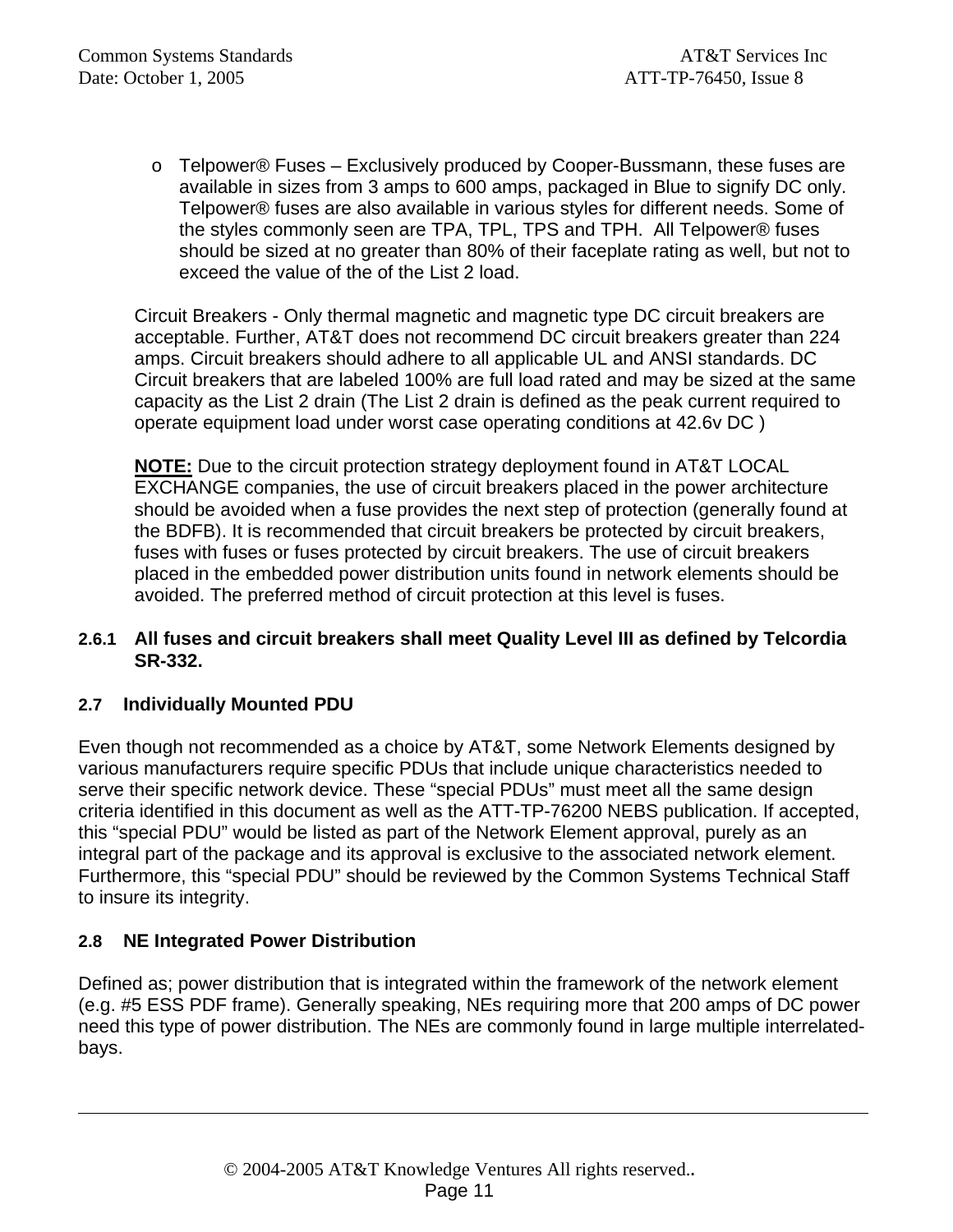These type devices are considered equipment specific and should meet the requirements as listed in Section 1 of this document as well as the ATT-TP-76200 NEBS publication. Additionally, AT&T recommends the use of fuses in lieu of breakers in these applications.

### **2.9 Direct BDFB Power Delivery**

As an exception, there are some new network elements that employ high DC current demands that when collectively configured in a packaged bay arrangement may exceed available fuse position capacities found at the BDFB. In a method to utilize the existing AT&T - DC distribution architecture, these individual network elements may be independently and directly fused at the BDFB via an SPDU. In these instances, direct feeds to the BDFB may be considered appropriate. However, the individual network element shall include an on/off /power cut off to locally disconnect the power from the bay components. In applications where a bay mounted SPDU is desired, AT&T has approved products designed to serve in that capacity and still allow for independently fused services.

# **3 Synchronization/Timing Standards**

The Building Integrated Timing Supply (BITS) concepts are the AT&T LOCAL EXCHANGE Company's method of providing Phase and Frequency synchronization. The BITS plan details that each office have one Primary Reference Source (PRS)/(Stratum-1) traceable office master clock called the BITS. Under the BITS concept, each/every timing capable Network Element (NE) in the office should derive its timing from that single source within the office. A timing capable Network Element is defined as any digital equipment piece that is capable of conforming to the BITS concept by accepting timing from an external source. A Network Element is still timing capable even if it is not currently configured or equipped to accept external timing via AT&T approved wire-wrap connections; as long as the option exists to allow it to be so equipped.

### **3.1 Termination of timing leads**

All critical network element timing leads shall terminate only on the office master BITS/TSG shelf or one of its DIRECT expansion shelves.

### **3.2 Clock output lead cabling**

Composite clock output leads to CCS7 and remote BITS/TSG equipment shall be cabled through flexible interduct and have diverse routing.

An External Clock Wire Wrap (ECWW) adapter kit or equivalency are the preferred method of clock timing leads terminations instead of DB or RJ type connectors (GR-1244, R3-10). Wirewrap pins sync connections are the AT&T standard, NO dB or RJ type connectors allowed, no exceptions.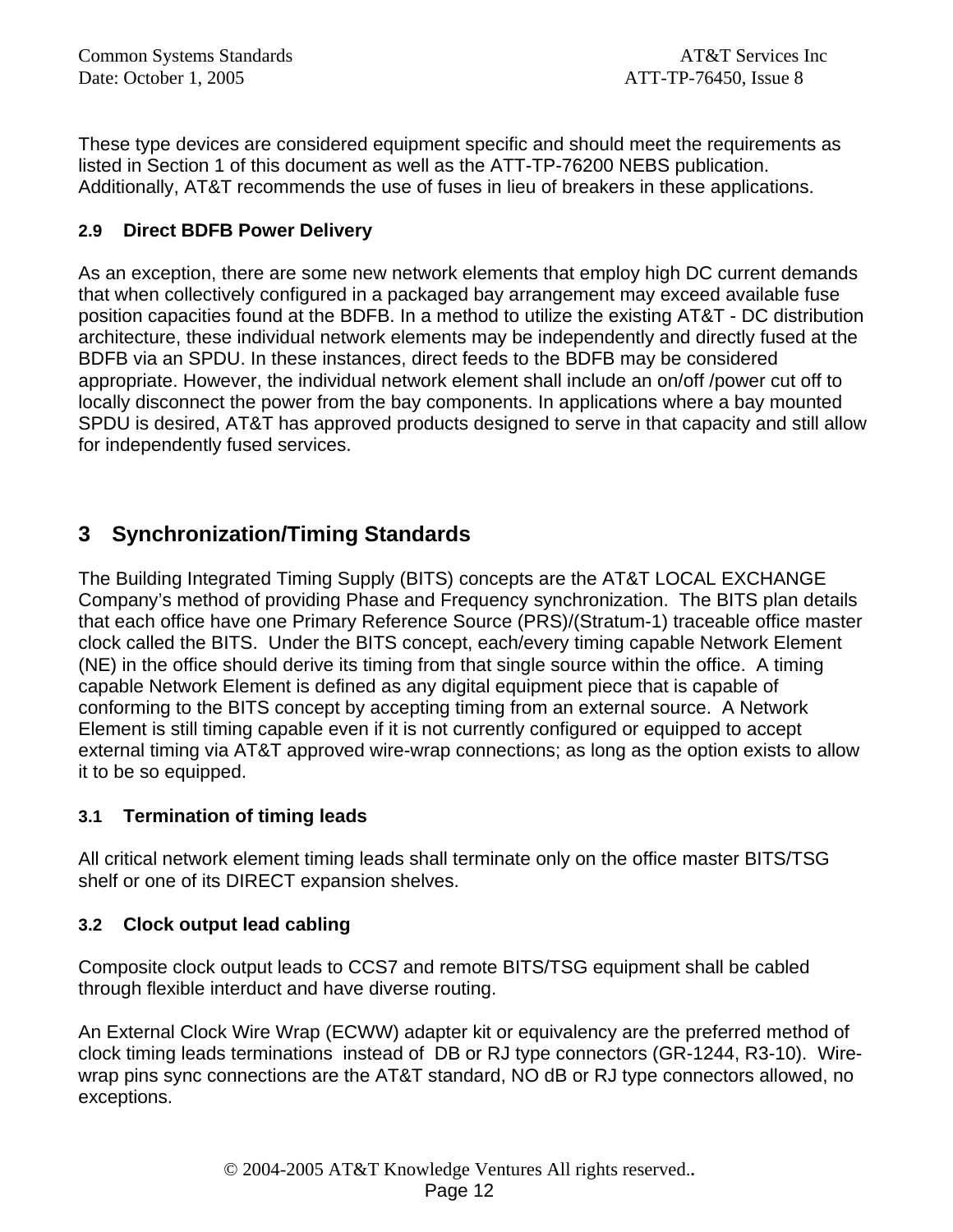Although there has been a past history of waiver and exception of the above presented "workaround", adherence going forward will be per the GR-1244 section outlined below: GR-1244 requirement*: 3.2.1.2 Physical Interface to the AT&T Synchronization Network*: The physical interface for external timing signals is important such that NEs can be easily integrated into the BITS plan. A BITS provides two types of timing outputs, DS1 and CC. DS1 signals are the usual timing reference signals for many NEs, but CC is required for NEs with DS0 interconnections. Both DS1 and CC signals are balanced signals.

**R3-9 [10v2]** The external timing signals shall be terminated and transformer coupled. Termination criteria for DS1 and CC signals are contained in GR-499-CORE and GR-378- CORE, respectively.

**R3-10 [11v2]** An NE that supports external timing shall provide wire-wrap terminals for its external timing input/output signals. Each terminal shall consist of three pins designated "TIP", "RING" and "SHIELD." AT&T requires all NE's be configured to support external sync requirements.

**R3-11 [108]** An NE shall provide wire-wrap terminals for any timing input/output signals that it supports.

Each terminal shall consist of three pins designated "TIP", "RING" and "SHIELD." Note that while GR-1244 **R3-10 [11v2]** and **R3-11 [108]** do not require that the wire-wrap terminals be located on the backplane of the equipment, AT&T requires hardware, backplane chassis integration, rather than having the terminals located close to the equipment in order to facilitate trouble-shooting and maintenance procedures. Also note that **R3-11 [108]**  applies independent of whether the NE itself supports the external timing mode (e.g., it would apply to a line-timed NE that supports the capability to generate an external timing signal for use at another NE).

### **3.3 Sync jacks marking**

 "Grandfathered" sync jacks, if used with Digital Switch configurations or digital network elements which DO NOT have dedicated sync input reference ports shall be equipped/identified with appropriate markers indicating SYNC. These markers shall include the modified DSX jack, the originating facility jack and the terminating network element jack, if necessary.

### **3.4 Timing of redundant timing inputs**

Each Switch (Host, or Remote, where applicable) or each Transport Network Element requiring redundant timing inputs (for instance, a SONET ADM/DCS) shall be individually timed from the office BITS, with primary and secondary DS1 (or Composite Clock) reference signals from separate T1 (DS1) or Composite Clock (CC) output cards, with odd-even slot assignments. The ability to access, test and validate timing is critical to maintaining and administering a sync network. AT&T approved wire-wrap pins/points for Tip, Ring & Shield connections are most important and a prerequisite for test access for troubleshooting, analyses and diagnostic purposes. To be effective as a test point the approved wire-wrap pins must be mechanically, physically and electrically integrated into the network element hardware (backplane, chassis) to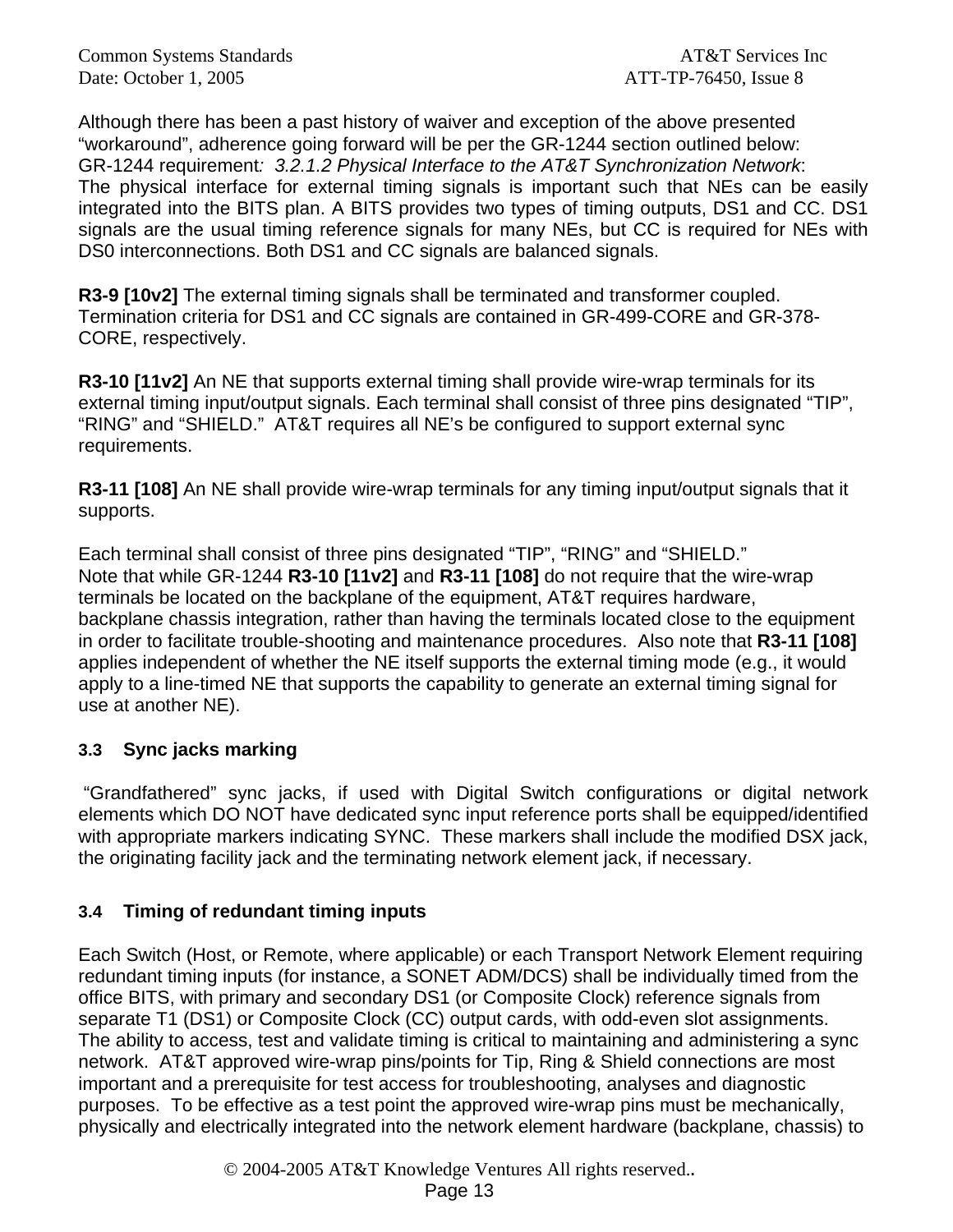provide those test access points. The Tip & Ring terminations for DS1 signals electrically must be 100 Ohms resistive with +/- 10 % tolerance. The Tip & Ring terminations for Composite Clock signals electrically must be 133 Ohms resistive with +/- 10% tolerance; paralleling 100 Ohms resistive with 100 Ohm AC impedance terminations is not permitted. The shield lead is "DC" grounded where the signal originates. Some embedded equipment technologies use an "AC" ground coupled through a capacitor where the shield terminates and the shield is connected at this point.

### **3.5 Output card exhaustion**

In the event of T1 (DS1) or Composite Clock (CC) output card exhaustion, daisy-chaining to enable cascading of synchronization to all terminals within a bay framework is not an AT&T LOCAL EXCHANGE company's standard and shall not be permitted. Arrangements must be made to install additional BITS outputs.

Should there be a necessity for more timing outputs than can be supplied by a single TSG, multiple TSGs timed directly from the Master (or its directly associated expansions) may be required. The subtending (or remote expansion) TSGs must remain phase aligned with the office master TSG. To achieve and sustain phase alignment, the subtending TSGs must be timed from the master ensemble via redundant Composite Clock signals. The subtending TSG must have the characteristic that it will remain tightly phase-locked with the master TSG to ensure proper DS0 phase alignment throughout the office.

### **4 Alarm Standards**

#### **4.1 Local and telemetry alarms**

All equipment (Network Elements - NE) deployed in a Central Office must have the capability of providing both local and telemetry alarm outputs for failed and threshold activities.

#### **4.2 Separation of local alarms**

Local alarms must be separate alarm outputs from the telemetry alarms. At a minimum this would be a Major (MJ) and Minor (MN), both audible and visual. The visual alarm output must be designed so it cannot be disabled with an alarm cut-off (ACO).

#### **4.3 Telemetry Alarm Protocols**

Table 4-1 is included for reference only.

| Table 4 - 1            |                              |  |  |  |
|------------------------|------------------------------|--|--|--|
| TL1 / TCP-IP           | <b>Most Preferred</b>        |  |  |  |
| <b>TL1 (sync) X.25</b> | <b>Second Most Preferred</b> |  |  |  |
| TL1 (async)            | <b>Third Most Preferred</b>  |  |  |  |
| E2A Serial (TBOS)      | <b>Fourth Most Preferred</b> |  |  |  |
| <b>E2A Discrete</b>    | <b>Least Preferred</b>       |  |  |  |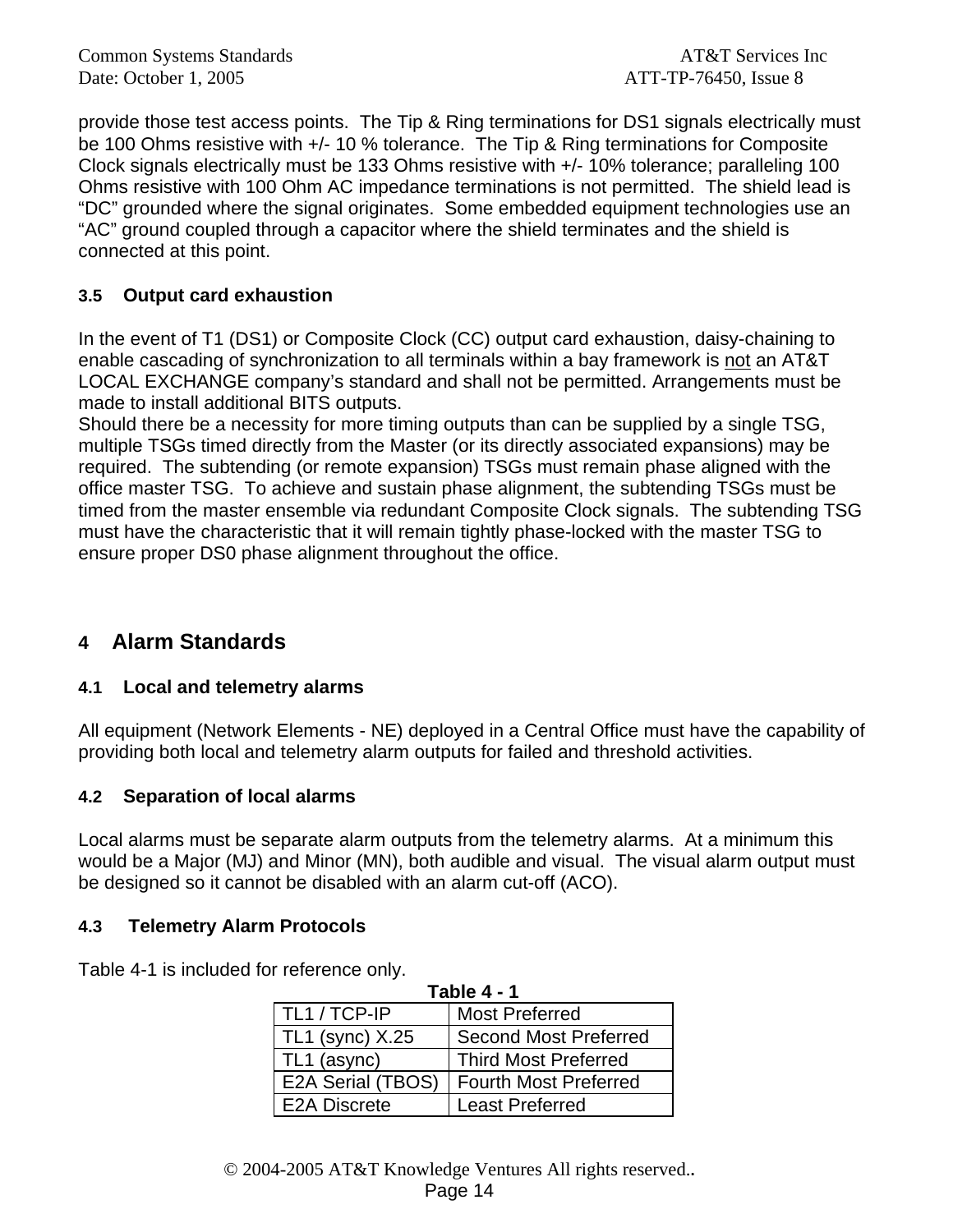#### **4.4 Alarm interconnection**

Each NE in a bay shall produce its own unique set of alarm outputs. Pre-designed "multiplying" or "busing" of alarms within a bay is at the discretion of AT&T and shall not be mandated by the equipment design.

- The interface for TL1 interconnection may be Ethernet RJ45, DB25 or RS422/449 (37 Pin).
- The interface for E2A Serial or Discrete interconnections may be wire-wrap pins or other non-proprietary connector.

#### **Discrete Alarm Conditions**

#### **4.5 Discrete Alarm Rating**

All discrete alarm outputs shall be rated up to 1 Amp @ -48VDC.

#### **4.6 Open discrete alarm outputs**

All discrete alarm outputs shall be normally open. At the discretion of the equipment manufacturer the use of Form-C relays to provide the option of Normally Open or Normally Closed alarm outputs is acceptable.

#### **4.7 Discrete alarm paired leads**

All discrete alarm outputs shall be paired leads (tip and ring) with no common or shared return leads.

#### **4.8 Discrete alarm dry contacts**

All discrete alarm outputs shall be dry contacts with no electrical voltage present in a normal or failed state.

#### **Alarm Standards Reference:**

Telcordia GR-833-CORE (NE and Transport Surveillance Messages)

#### **5 Fiber**

All Fiber Optic Standards contained herein are applicable to any manufacturer's product that can be administered or managed by AT&T personnel.

#### **5.1 Fiber Optic Cable**

Fiber Optic cables/jumpers shall adhere to BELLCORE Standards as defined in GR-409, *Generic Requirements for Premises Fiber Optic Cable*.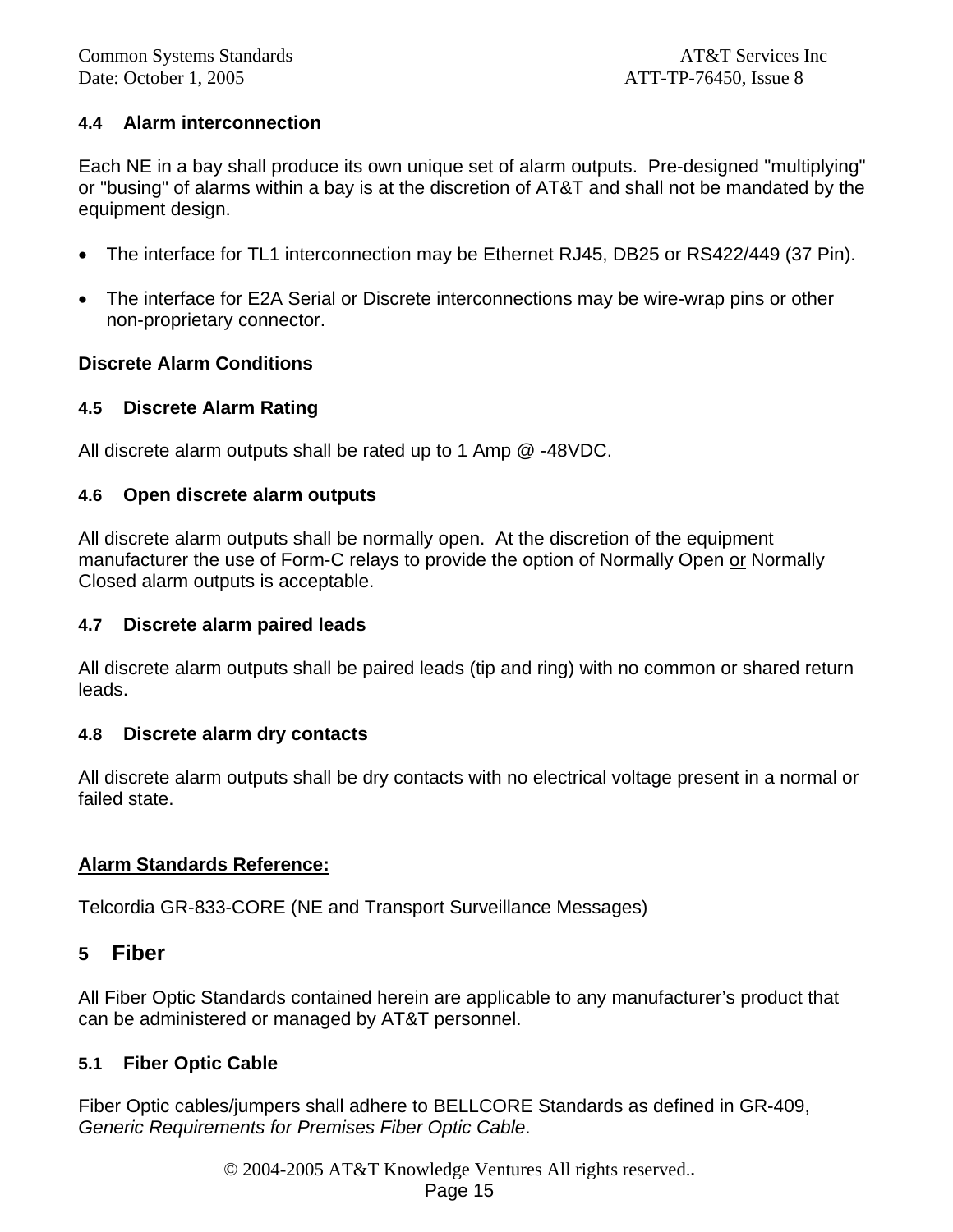### **5.2 Optical Connectors & Jumpers**

Fiber Cross Connect Cables/Jumpers and Connectors shall be SingleMode.

#### **5.3 Minimum fiber jumper/cable length between connectors**

The minimum fiber jumper/cable length between connectors for all inter-cabling and crossconnects between any connection points and/or active network components shall be 6 feet or 2 meters, Shorter distances can interact with the service performance and shall not be used.

#### **5.4 Fiber Attenuators**

Attenuators shall be for SingleMode Facilities.

#### **5.5 Fiber connector boots**

Fiber connector boots shall be straight and not angled.

#### **5.6 Fiber Minimum Bend Radius**

The minimum fiber bend radius shall be 1.5-inches or 20 times the cable diameter at any point whichever is greater.

#### **5.7 Maximum Fiber Connector length**

The maximum fiber connector length (including boot) away from the mating connector housing shall not exceed 2.25 inches

#### **5.8 Minimum distance between connector housing and 90 degree bend**

Minimum Fiber distance away from a connector housing to bend 90 degrees shall be 3.75 inches. See Figure 6–1.

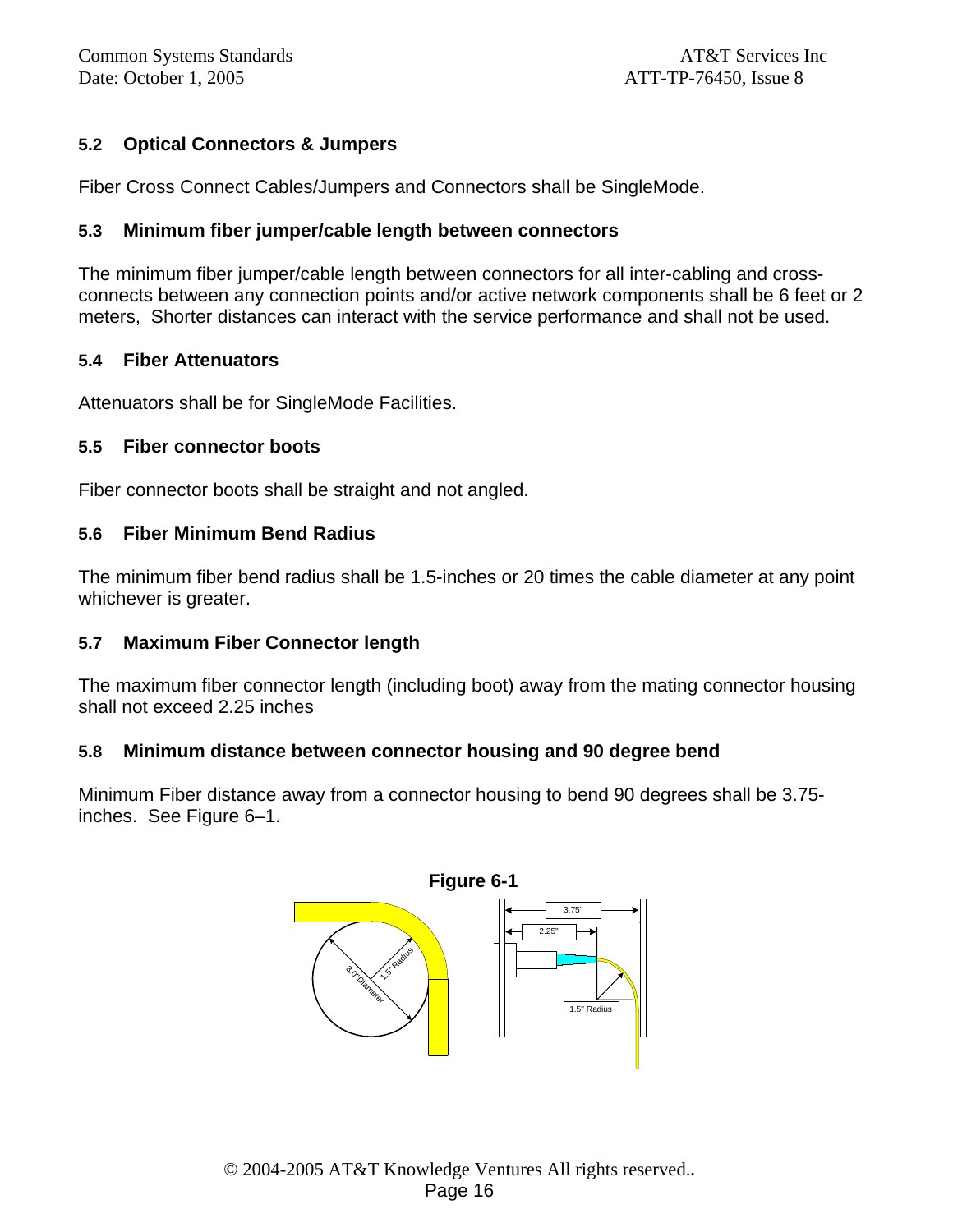#### **5.9 Space between door and fiber connector**

Sufficient space shall be allotted between the outer door and the fiber connectors to avoid pinching or reducing the bend radius of the conductor. See Figure 6-1.

#### **5.10 Fiber bend radius**

Network Equipment shall provide fiber management facilities that maintain a minimum 1.5 inch bend radius from the connector until handoff to the bay or cabinet fiber management facilities. See Figure 6-1.

#### **5.11 Standard fiber connector**

The standard AT&T fiber connector shall be SC-UPC, SingleMode Connector

#### **5.12 Alternative high density fiber connector**

Alternative High Density Fiber Connector Standard (Network Elements Only for Small Form Factor Fiber Connectors) shall be LC-UPC, SingleMode Connector.

#### **5.13 Alternative FTTP fiber connector**

Alternative Fiber Angled Edge Connector for FTTP shall be SC-APC, SingleMode Connector 8 degree, keyed.

#### **5.14 FiberOptic Cable Mode**

- Central Office fiber optic cable shall be SingleMode.
- Customer Premises or IXC fiber optic cable may be SingleMode or Multimode.
- SONET services fiber optic cable shall be SingleMode.

#### **5.15 Fiber transmission material**

Fiber transmission material shall be glass, not plastic or any other material not specifically preapproved by AT&T NP&E Staff

#### **5.16 Maximum optical power levels**

Optical aggregate power level must not exceed +16.8 dBm optical power level at any connector (Hazard Level 3b). If the product exceeds this, there must be an embedded (to the network equipment) solution to protect the human exposure for both TXMT and RCV including the Automatic Power Reduction (APR) potential solutions.

#### **5.17 Passive Network Element WDM Modules to be placed in the FDF**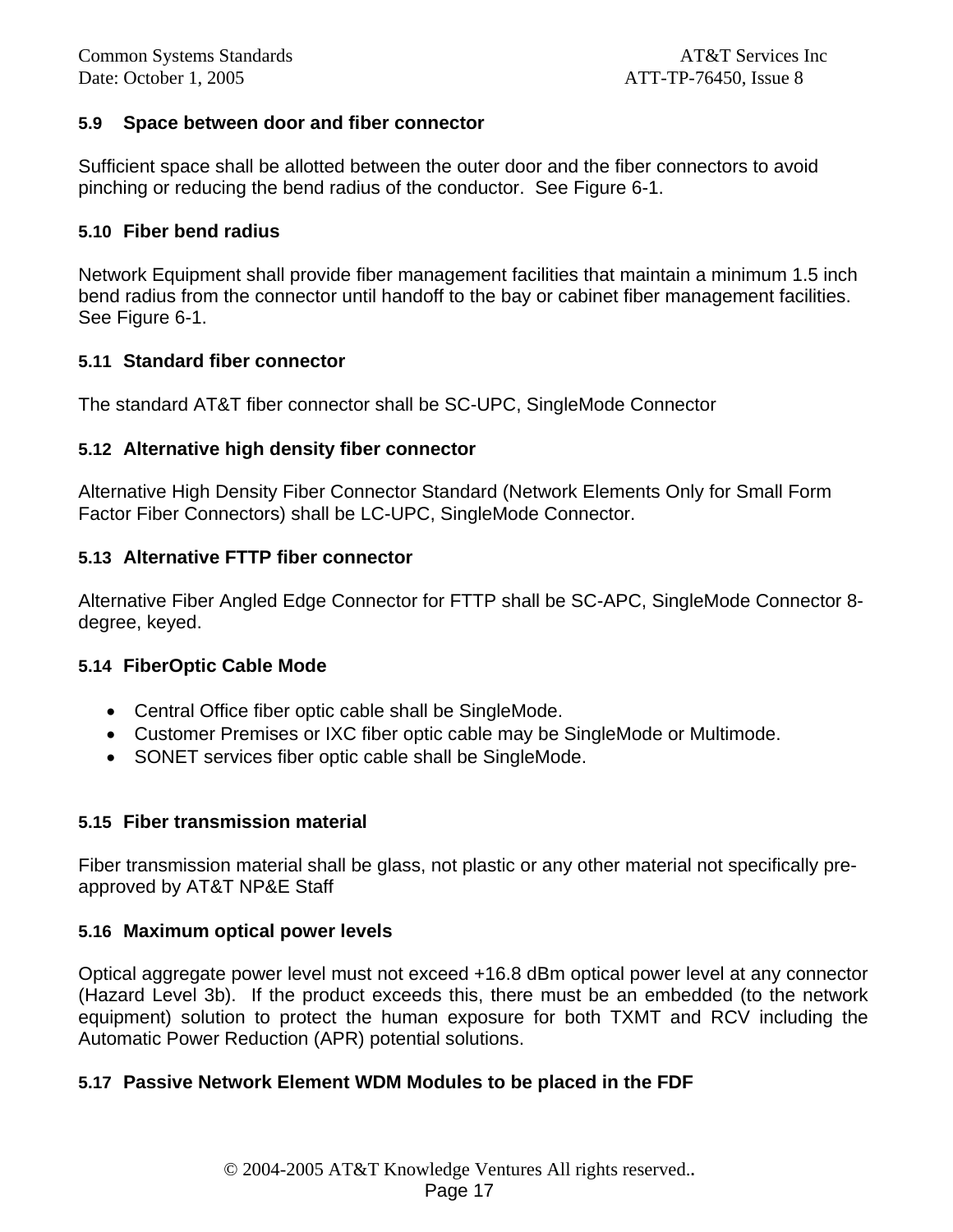Common Systems Standards **AT&T** Services Inc Date: October 1, 2005 **ATT-TP-76450**, Issue 8

Passive Network Element WDM Modules to be placed in the FDF shall be vertical 12 slot Miscellaneous Panel (LGX Type, other types will not fit in the FDF).

#### **5.18 Fiber Frames/Bays & Panels for all Network Elements**

Fiber Frames/Bays & Panels for all Network Elements shall be Generation I, II, III Fiber Distribution Frames per GR-449-CORE.

#### **5.19 Fiber Raceway**

Fiber raceways shall be standard trough system for all Interbay and Intraoffice Fiber Jumper routing per GR-449-CORE.

### **6 Copper**

### **6.1 DS3/STS-1 connector & cabling BNC connector**

DS3/STS-1 connector standard & cabling BNC connector shall be standard DS3/STS-1 BNC(180, 90 & 45 degree) electrical coaxial connector (except Posilock 180, 90 & 45 degree) Note: Use Trompeter Electronics BNC for Midwest and Kings Electronics BNC for all other regions.

#### **6.2 Alternative DSC/STS-1 Connector**

For Network Elements that require a unique connector DS3/STS-1 SMZ Electrical Coaxial Connector shall be used on the Network Element only.

#### **6.3 Coaxial Stripping Tools and Coaxial Crimping Tools**

Coaxial Cable Stripping Tools and Coaxial Connector Crimping Tools shall be 734C/735C: Note: Use Trompeter Electronics Tools for Midwest and Newhall Pacific Tools for all other regions.

#### **6.4 DS1 Cross-Connects Wire**

DS1 Cross-Connect Wire shall be special high twist Wire to preclude spectrum interference with DSL (Violet/Blue)

#### **6.5 DSL Cross-Connect Wire**

Special High Twist Wire (Different turns than DS1) to preclude Spectrum Interference (Violet/Red)

#### **6.6 Electrical Ethernet Cabling Standards**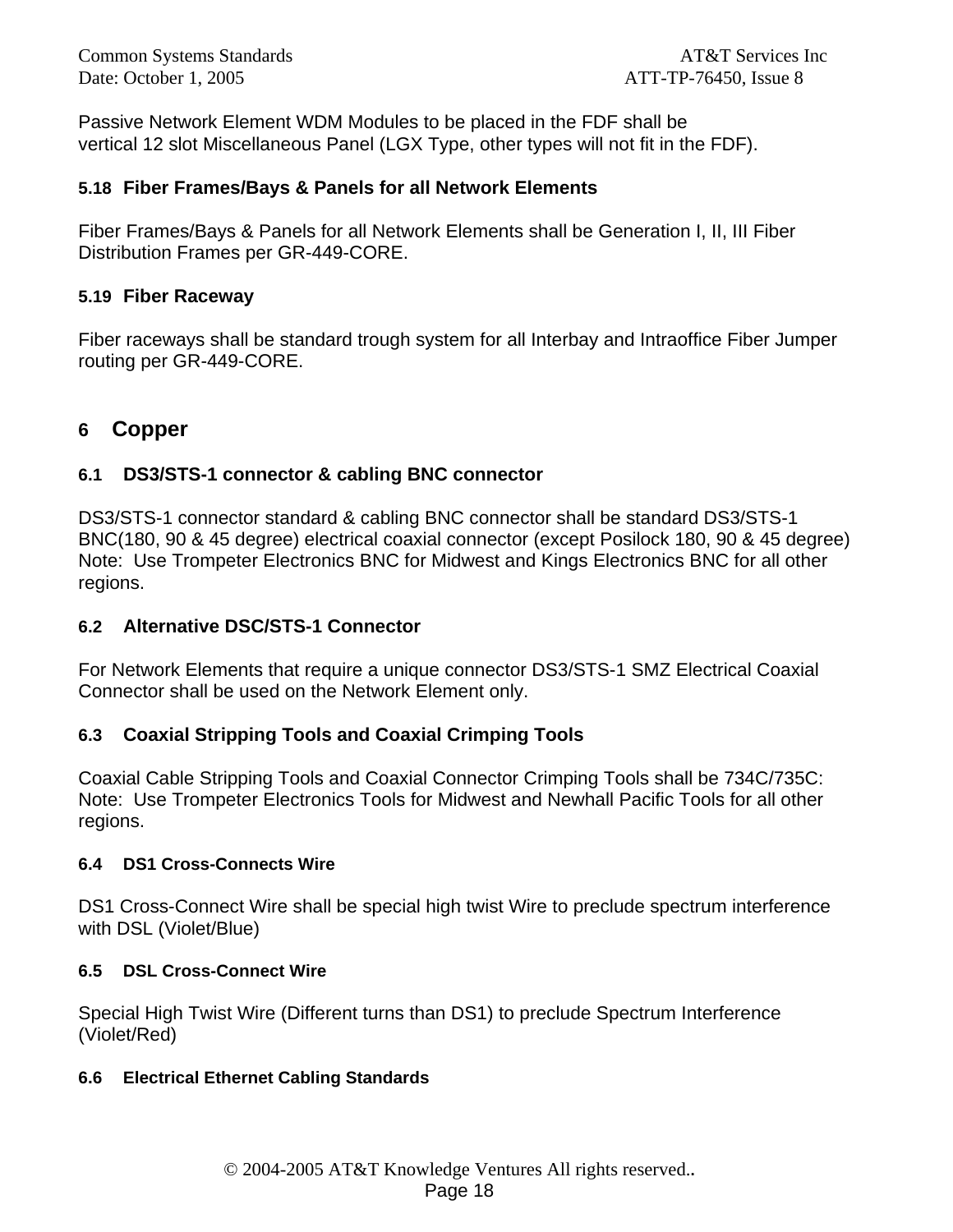Electrical Ethernet cabling shall be a minimum Category 5t using either RJ21X connectors or RJ45 connectors.

### **6.7 Electrical Jumper (Cross-Connect) Standards**

Jumpers for Electrical Ethernet cross-connects shall be a minimum Category 5t using RJ45 connectors.

### **6.8 Data Patch Panels**

Data patch panels shall be Electrical (10BaseT, 100Base T, 1000Base T) Ethernet Patch Panels and Skeleton Bays for both Network Element and Ethernet Distributing Frame (EDF) bays.

#### **6.9 Media Converter**

Media converters shall be optical range extenders for the limited Electrical Ethernet signal

### **6.10 Central Office Copper Wire and Cable Flammability Ratings**

Wire and Cable with UL Flammability Ratings of CMX and CMU must not be used within AT&T central offices as UL Flammability Ratings must be MP/CM (same floor), MPR/CMR (Riser-Between Floor) or MPP/CMP (Plenum Condition)

#### **6.11 Central Office Copper Wire and Cable**

Frame Wire, DS1 Cross-Connect Wire, Switchboard Cable, Tie Cables and T1 Cable

### **6.12 Central Office Copper Coaxial Cable**

734C/1734C, 735C/1735C Single Conductor and Multiple Conductor Coaxial Cables

### **6.13 Central Office Copper "Bits" Synchronous Timing Cables**

1175A Red Jacketed Bits Timing Cable

### **6.14 Central Office Copper Wire and Cable Minimum Inside Bend Radius**

For Switchboard, Shielded and Twin Conductor Cable, 5X the Cable Diameter

### **6.15 Central Office Copper Coaxial Cable Minimum Inside Bend Radius**

- For Non-Bundled 734 or 735 Type Coaxial Cable and For Bundled 734 Type Coaxial Cable, 7X the Cable/Bundle Diameter
- For Bundled 735 Type Coaxial Cable, 10X the Bundle Diameter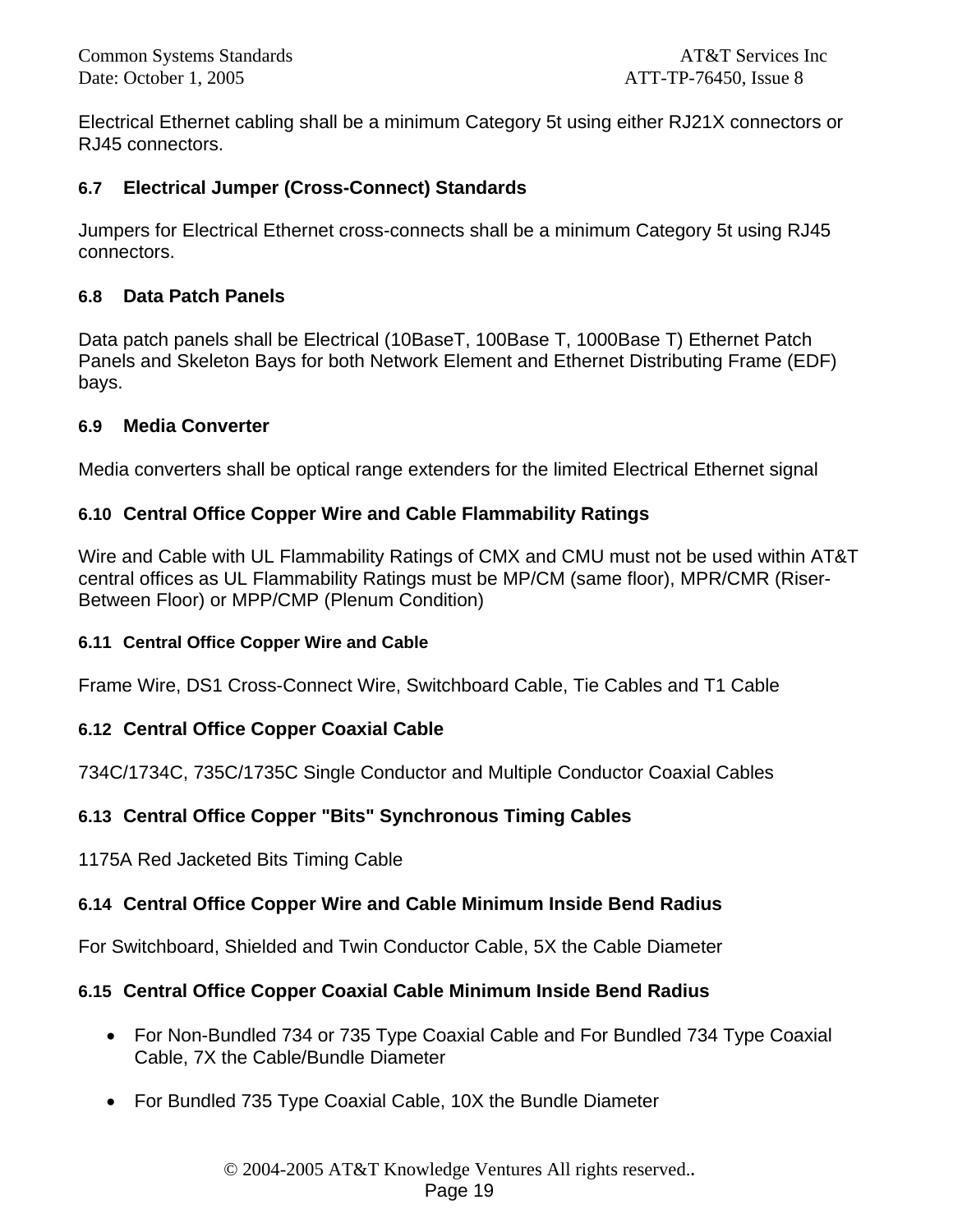#### **6.16 Copper Cable Terminations**

Copper Cable Terminations must have both toe and heel screw terminations for permanent lockdown. If a 90 degree connector is used and blocks the screw, use a clamp to permanently terminate the connector.

#### **6.17 Cable trays**

Panels that use twisted pair jumpers/cables less than 25 pair groups will be required to have a cable tray. Do not place jumpers without a protection tray.

#### **6.18 Tie bar**

Panels that use cables of 25 pair and above shall have a tie bar affixed for tie wrapping. Do not place cables without a tie bar on panel backplanes

#### **6.19 Use of "Y" cable**

If a "Y" cable is used, the junction point shall be at least 36" from the tail ends. Junction must only fit in thee vertical troughs, not Network Elements or horizontal troughs

#### **6.20 Unusual Cabling Types**

Unusual wiring patterns, connectors, and cable types need to be mitigated

#### **6.21 Protection of cables and jumpers**

Network Equipment interconnection cabling/jumpers shall be provisioned with protection.

### **7 Vendor Documentation**

The term "documentation" as used in this section refers to vendor documentation as defined in GR-2914-CORE and GR-454-CORE.

Vendor documentation is an integral part of the network equipment and shall be validated/tested by the vendor before delivery to AT&T to insure its accuracy, comprehensibility, comprehensiveness and completeness as defined and measured by the following documents and guidelines. Critical or Major Documentation deficiencies (determined by AT&T) can delay equipment deployment until corrected by the vendor and approved by AT&T. The requirements contained in this section are supplemental to other documents that govern vendor documentation such as GR-454-CORE and GR-2914-CORE.

#### **7.1 Softcopy Documentation**

Documentation must be provided in both PDF and HTML format on a CD that is fully indexed and fully searchable.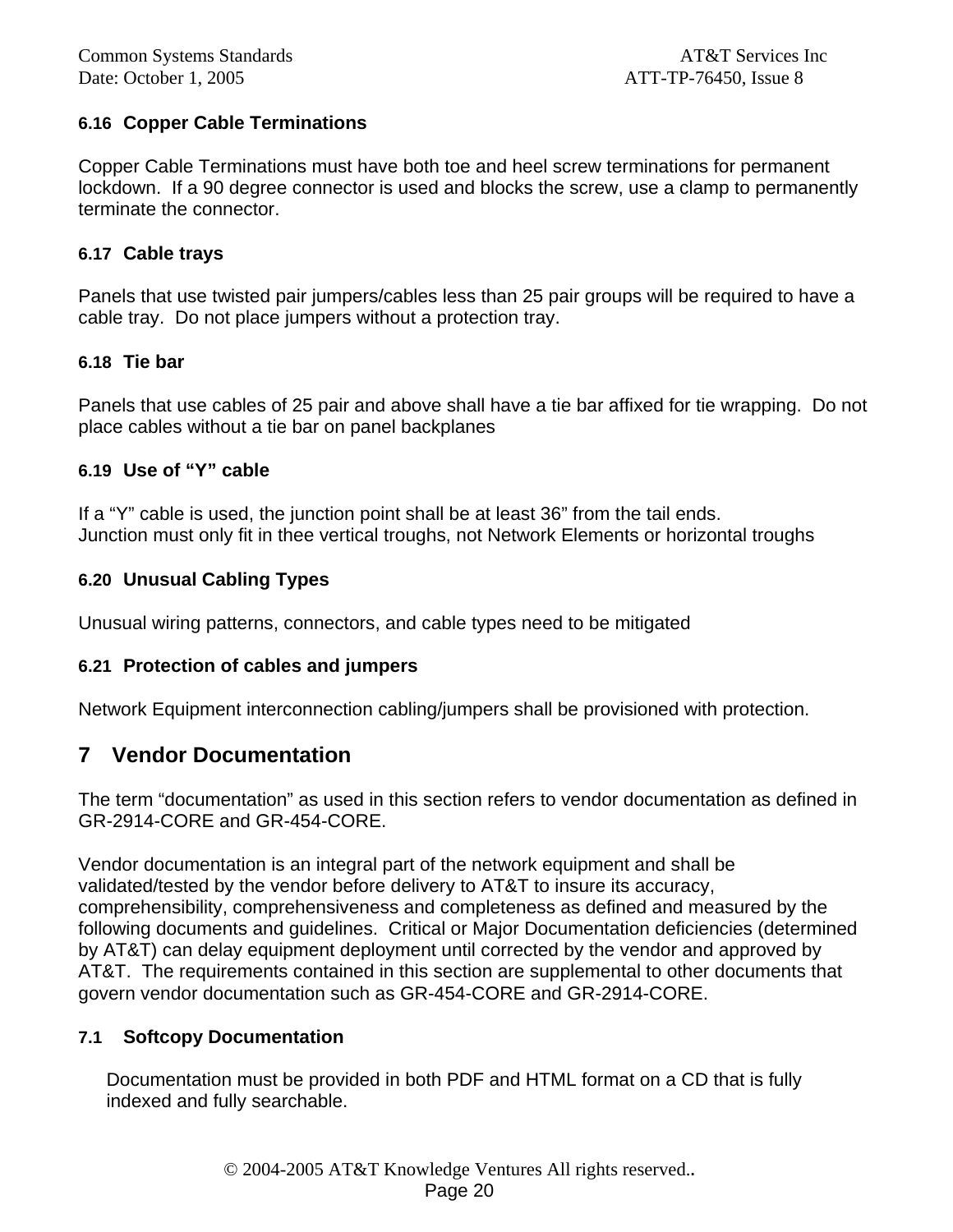### **7.2 Hard Copy Documentation**

Documentation must be furnished in paper copy on request.

#### **7.3 Craft Interface Instructions**

Documents must provide step by step instructions for each procedure using Craft GUI, EMS GUI, and TL1 (preferred) or equivalent commands.

**Note**: Items 7.4 and 7.5 Extend the testing procedure in GR-2914-CORE 20.8 Test Method for Documentation Comprehension to include the complete "Installation Guide

### **7.4 Installation Guide: installation, provisioning, and testing of the network element**

Vendor must test and validate that a new user can successfully install, provision, and test the network element by following the "Installation Guide".

#### **7.5 Installation Guide: Creation, provisioning, and testing of a multi-node ring or system**

Vendor must test and validate that a new user can successfully create, provision, and test a multi-node ring or system by following the "Installation Guide".

### **7.6 Alarm/Trouble Shooting Guide**

Vendor must test and validate that a new user can use the Alarm or Trouble Shooting guide to successfully identify and clear alarms

### **7.7 Personnel Injury and Equipment Damage Warnings**

Documentation must keep the user aware of personnel injury and equipment damage by using the appropriate warnings, dangers, or cautions preceding procedures and incorporating the appropriate steps within the procedures.

#### **7.8 Reference Guide**

Documentation must include a "Reference" guide that describes each component of the NE in detail

**Example:** Photographs or detailed drawings of the faceplates of each plug-in with a description of the LEDs in a normal state and in an alarm or other informational state, optical connection type, if applicable, power requirements , etc

### **7.9 Consistent Terminology throughout Documentation**

Per GR-454-CORE, Section 2.4, terminology must remain consistent throughout all documentation for a platform.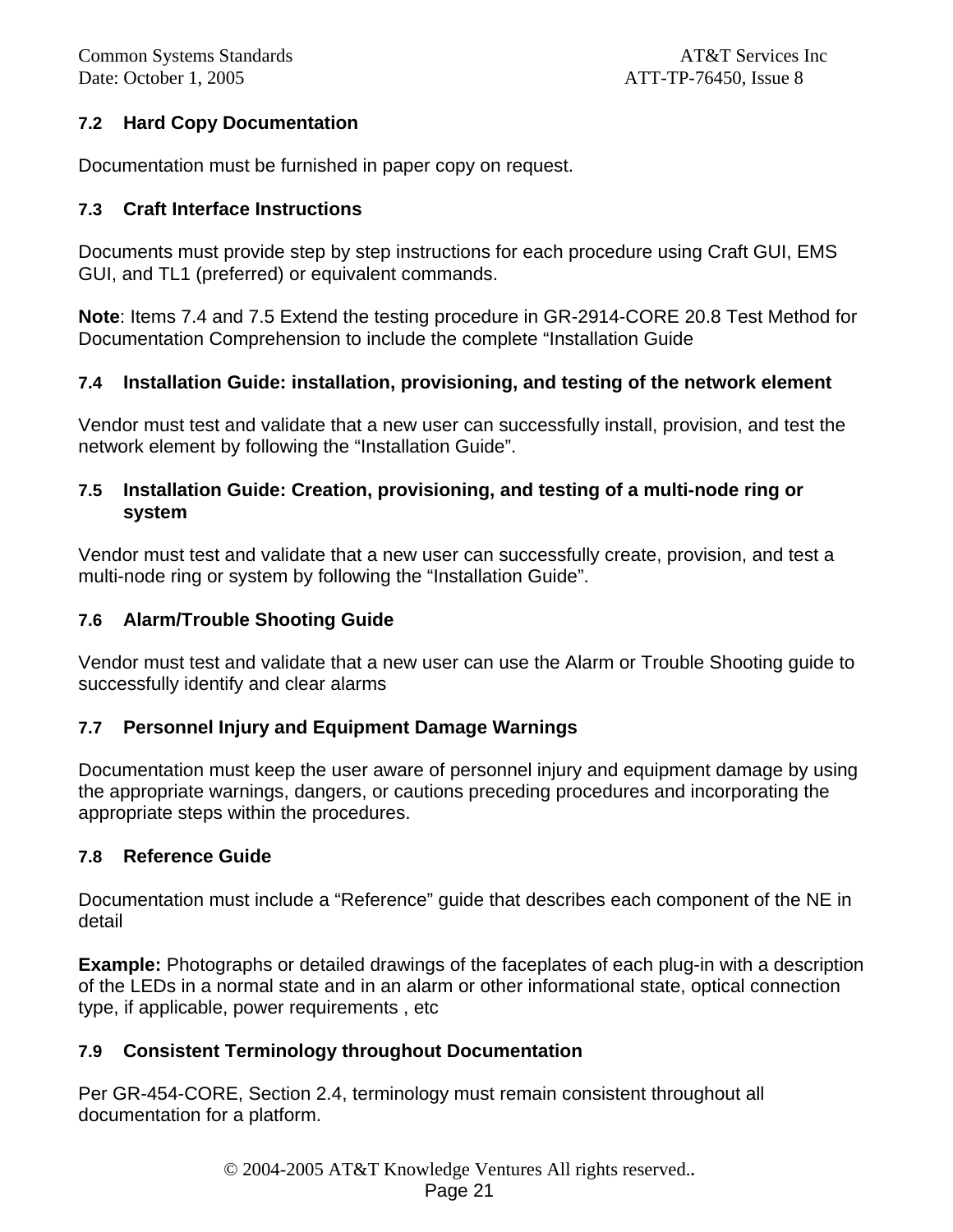**Example:** Maintenance Mode must remain Maintenance Mode and not vary to Maintenance Condition or Maintenance State

#### **7.10 Consistent Terminology between Documentation and Platform.**

Per GR-454-CORE, Section 2.4, terminology must be consistent between the documentation and the platform.

**Example:** If it is referred to as Maintenance Mode in the documentation it must be Maintenance Mode in the Craft and EMS GUIs.

### **7.11 Revision Numbering**

Documentation shall be clearly marked on each page with Revision numbers to indicate when changes are made within the document.

### **7.12 Revision History**

A revision history section shall be included to clearly indicate what and where changes are made within the document.

### **7.13 Documentation Submitted for Review**

The following shall be submitted with the TP7650-001 Check list.

### **7.13.1 Excerpts from Documentation**

Forward excerpts of documentation for the following detail procedures:

- a) Initial shelf activation to include Log-on, Setting IP and Sub-net,
- b) Card insertion and system recognition
- c) Switch-over from Working to Standby circuits

**Note:** The expectation is that a 2-3 page extraction from a larger manual will be submitted as evidence for each of the tasks above. Based on this information, AT&T may elect to conduct a more thorough review by accessing the information as listed below

### **7.13.2 List of Documentation**

.

Forward a list of all documentation that will be provided to AT&T for the planned deployment of the equipment (e.g., full document number, title and revision number for planning, installation, operations, etc.) and instructions on how AT&T can access these documents at this time (e.g., Public Website, Restricted client portal.)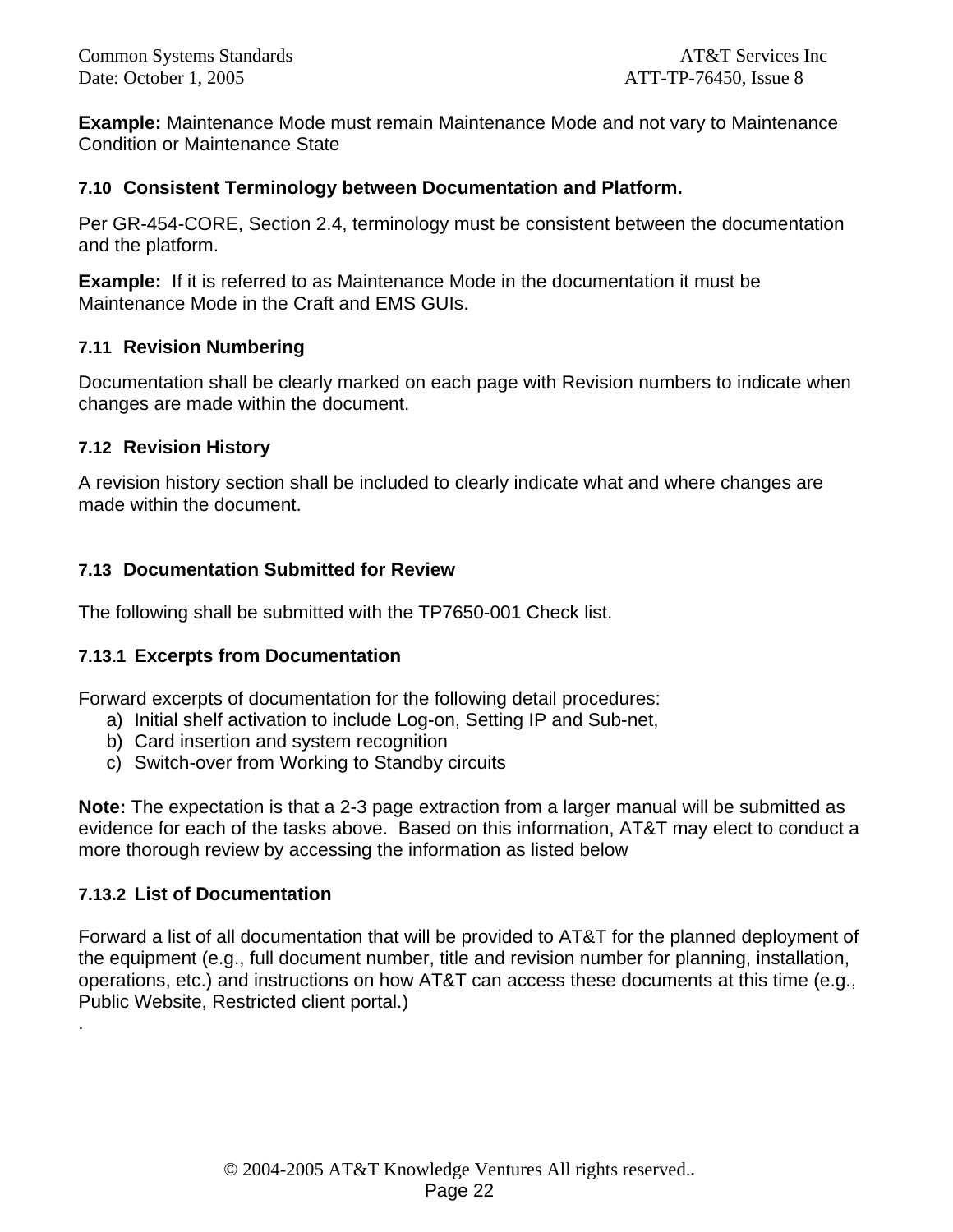#### **7.13.3 Provide a list sites where AT&T can gain access to the above documents today. (i.e. Public Website, Restricted client portal.)**

### **8 Other interconnection requirements**

#### **8.1 OSMINE and TIRKS Coding**

Products introduced into the AT&T Local Exchange companies need to be Operations Systems Modifications for Integration of Network Elements (OSMINE) compliant with Telcordia Technologies document BR 751-100-790, Issue 6, Nov 1992. Each manufacturer shall file documentation with Telcordia Technologies and meet COMMON LANGUAGE HECIG, CLEI, Function Coding, Frame Coding and Cross-Connect Point Coding (This requirement refers to adding FRAME DATA (Bay, Panel/Block/Tray, Row, and Port) at the facility layer of the OSI layer. The distribution frame itself is not inventoried in TIRKS but the Network Equipment and cable assignments that terminate to the FDF are loaded. The Frame data appears on the inventoried equipment (Network Equipment such as Add-Drop Multiplexers) that indicates where the equipment is cabled. The seven layers of the OSI model are unique and operate somewhat independently although they are dependent. The Common Systems portion of the OSI Model pertains to Layer 1, Physical Layer.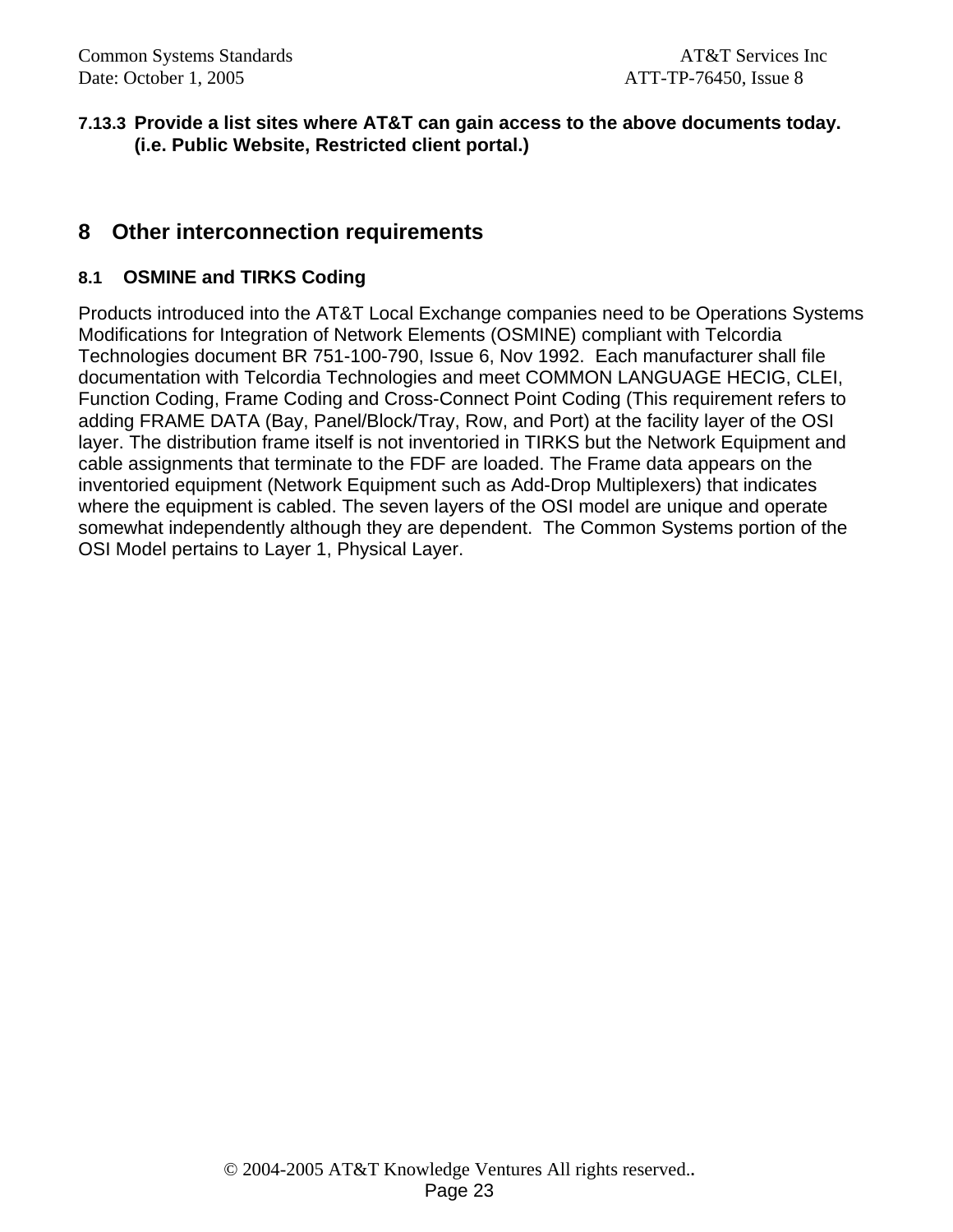| Layer 7 - Application  |
|------------------------|
| Layer 6 - Presentation |
| Layer 5 - Session      |
| Layer 4 - Transport    |
| Layer 3 - Network      |
| Layer 2 - Data Link    |
| Layer 1 - Physical     |

#### **Table 7-1 OSI Model**

All Network Element and Equipment (NE) including sub-components, except for stand-alone minor materials not assimilated with the NE footprint shall obtain OSMINE and TIRKS assignments. In addition, an OSIA (Operational Support Impact Analysis) needs to be done by Telcordia to define how the product would be administered in the TIRKS system. This analysis would define the inventory methodology best suited to administer the device in the TIRKS inventory as well as address the service level design requirements.

#### **8.2 Equipment lighting**

If NE includes integrated lighting system, the system shall meet the lighting and illumination requirements in ATT-TP-76400.

### **8.3 Test (Streaker) Cards**

Network Transport Elements shall have test cards (e.g., streaker) to enable verification of the network element hardware and the continuity of cabling, through the backplane, to the point of termination such as DSX panels or frames.

The test card or cards **shall not**:

- require the shelf to be powered for such testing.
- interrupt existing service on any other slot.

The test card or cards **shall**:

• Provide metallic access to each backplane terminating conductor via an appropriate connector Bantam for DS1, including timing inputs, 440 for DS-3, STS-1 and E-3 Facilitate electrical signal insertion and transmission toward the drop; especially for DS1 or DS3 signals.

• Facilitate optical signal insertion and transmission for continuity checking of optical jumpers that would, when such active Plug-In were installed, interconnect rear terminated Plug-Ins utilizing shelf backplane(s) optical connectors/barrels using SC or LC connectors.

**Note:** Test Set connections on face of Plug-In shall conform to AT&T standard connectors.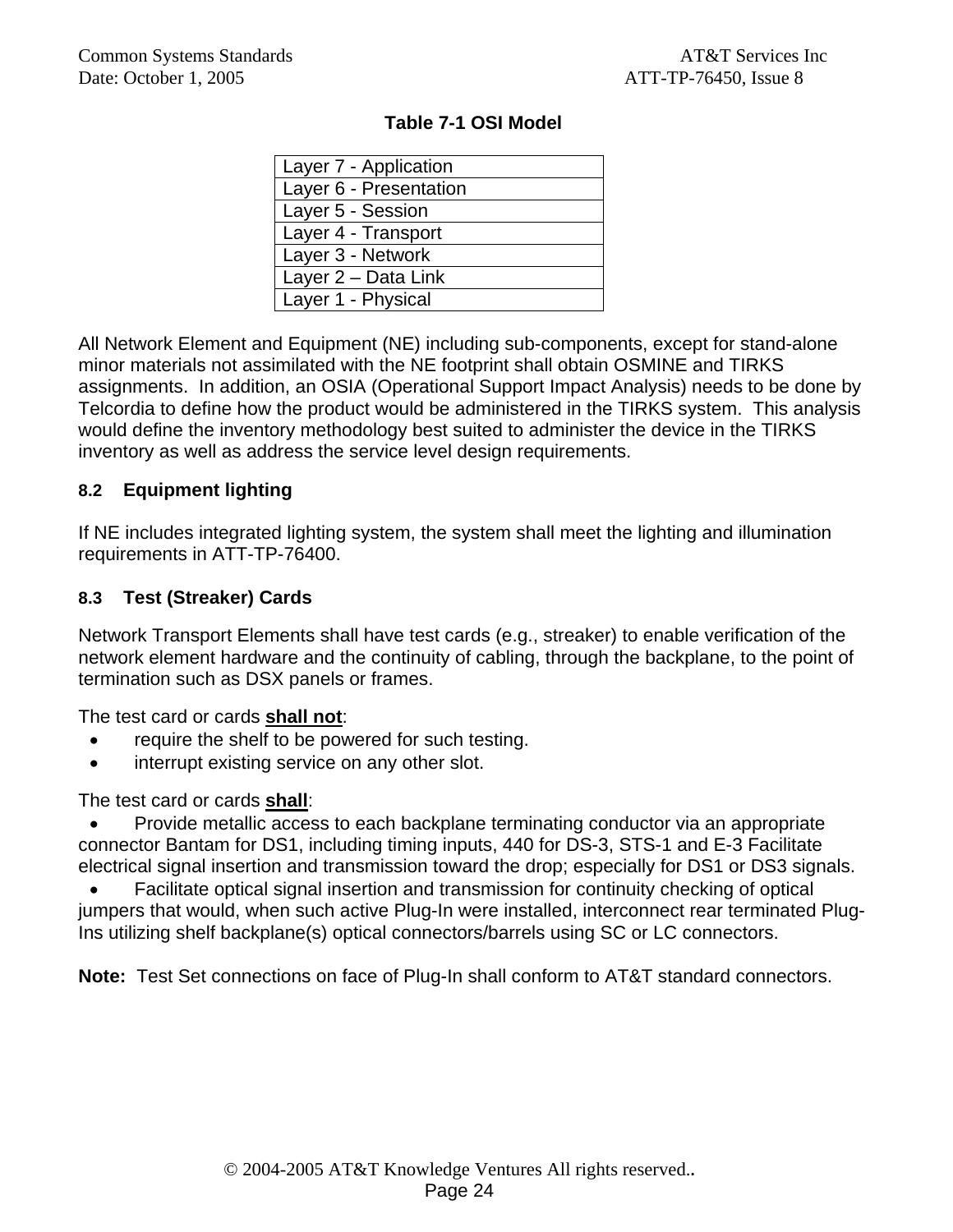# **9 APPENDIX A - TP 76450 Checklist Instructions and Process**

#### **9.1 Purpose**

The purpose of this appendix is to assist product suppliers with preparing and furnishing equipment documentation to the company representative for product evaluation purposes.

#### **9.2 Scope**

An evaluation reviews a product against all applicable requirements based on the equipment and its intended use in the network. Unless otherwise stated, all requirements apply to equipment systems and equipment units that will be installed in network equipment buildings and equipment areas within buildings, electronic equipment enclosures such as controlled environment vaults, outside mounted electronic equipment cabinets, and at customer locations.

#### **9.3 Instructions:**

Manufacturer is to complete the TP 76450 Checklist in Appendix B as follows:

Mark the appropriate column in the checklist as follows:

- "Yes" indicates that the equipment listed is compliant to the requirement.\*
- "No" indicates that the equipment listed is not compliant to the requirement.
- "N/A" indicates that the requirement is not applicable to the equipment listed. Each requirements checked "N/A" must include an explanatory footnote.

\*If equipment is evaluated by manufacturer as compliant, but deviates in some way from the stated requirement, mark "Part" (partial) in the "No" column and include an explanatory footnote.

Explanatory footnotes should be placed in the matrix following the checklist and reference specific requirement numbers for each comment.

Forward supporting documentation as required in Section 7.3.

#### **9.4 Process:**

Requirements marked "Yes" for compliance will require no further action.

Requirements marked "No" for non-compliance will trigger the AT&T SME for the requirement to contact the manufacturer in an effort to resolve the non-compliance. All issues must be resolved before the equipment is approved for use in AT&T.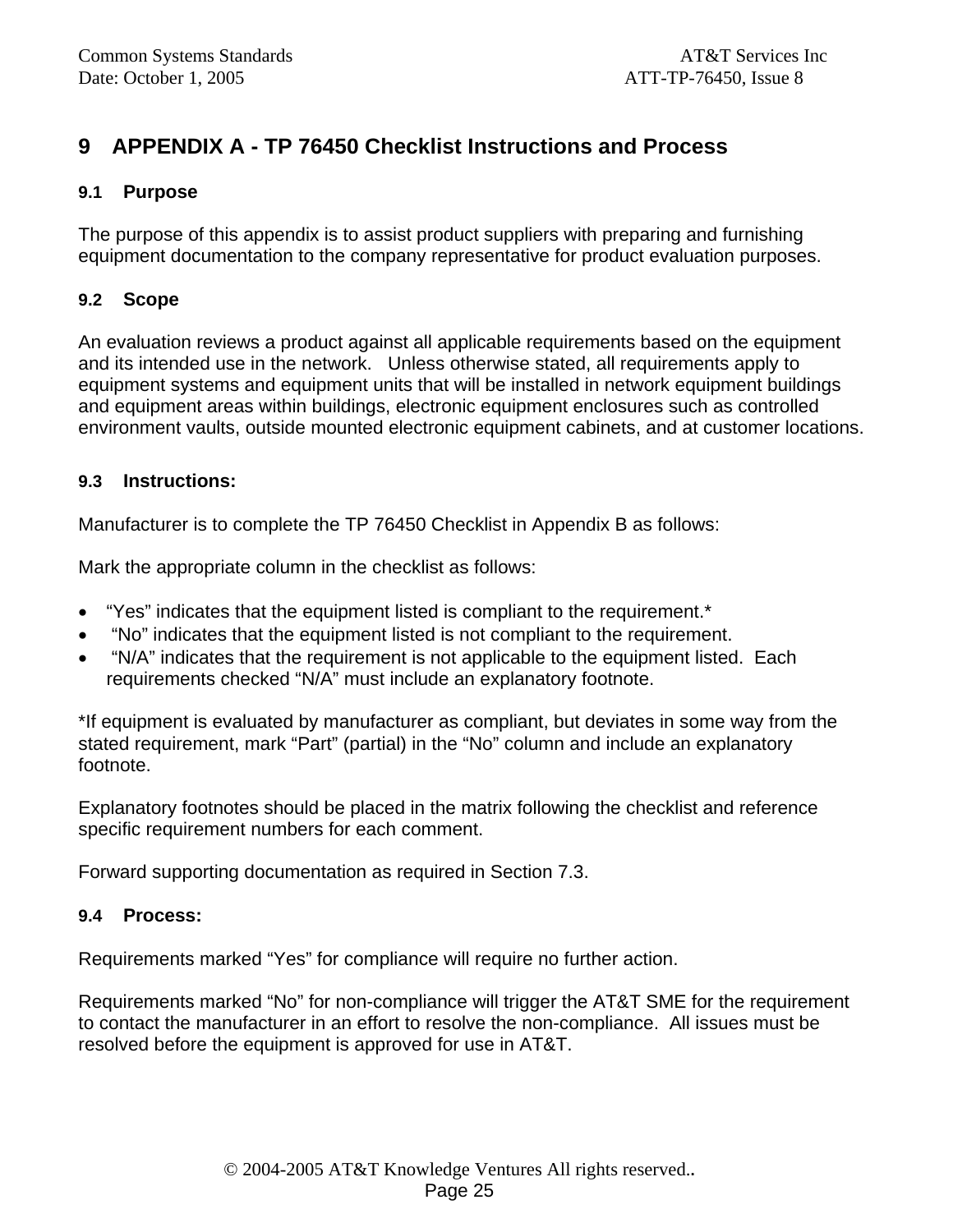Common Systems Standards **AT&T** Services Inc Date: October 1, 2005 ATT-TP-76450, Issue 8

Footnote references for requirements marked "N/A" for not applicable or "Part" for partially compliant will be reviewed by the AT&T SME for that requirement. The SME may initiate contact with the vendor for further clarification and/or resolution.

When compliance/resolution to all requirements is met, the TP 76450 SPOC will notify the AT&T Product Manager for the equipment that it is compliant.

Forward the completed checklist and supporting documentation as required in Section 7.3 to:

John Tablerion 15248 S. Ravinina Orland Park Ill. 60462 Office: 708-403-4450 Fax: 708-460-4457 Email: jt3216@att.com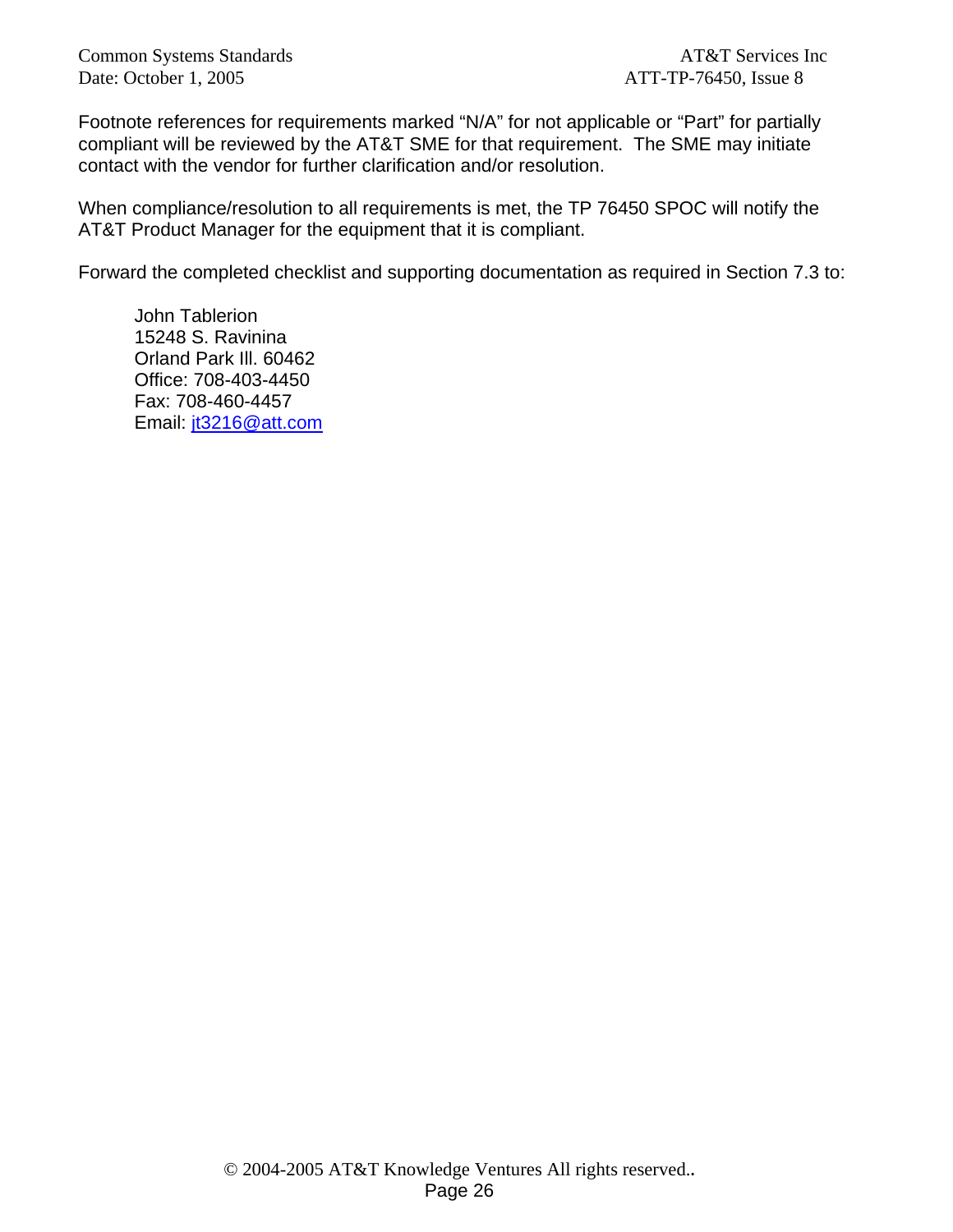# **10 Appendix B – TP 76450 Checklist**

| Contact Name: ______________________                                                         |                                                                                     |  |  |  |  |
|----------------------------------------------------------------------------------------------|-------------------------------------------------------------------------------------|--|--|--|--|
| Product Description (check all that apply):                                                  |                                                                                     |  |  |  |  |
| Frame or Cabinet<br>  Single Shelf<br>  Transport Product<br>□ Customer Premises Application | Multi-Frame or Cabinet<br>  Multi-Shelf<br>Switching Product<br>Non-network Product |  |  |  |  |

### \*Refer to paragraph number in previous sections for detailed requirements

|                | Rqmt*   Description                             | <b>Yes</b> | <b>No</b> | N/A |
|----------------|-------------------------------------------------|------------|-----------|-----|
| 2 <sup>7</sup> | DC POWER INTERCONNECTION STANDARDS              |            |           |     |
| 2.1 General    |                                                 |            |           |     |
| 2.1.1          | Nominal -48V DC Power                           |            |           |     |
| 2.2.2          | <b>Redundant Power Feeds</b>                    |            |           |     |
| 2.3.3          | <b>Battery Return Conductor</b>                 |            |           |     |
| 2.4.4          | Architecture Integration                        |            |           |     |
|                | 2.2 Power Terminations at the Network Element   |            |           |     |
| 2.2.1          | <b>Location of Power Terminations</b>           |            |           |     |
|                | 2.3 Connectors                                  |            |           |     |
| 2.3.1          | 16 AWG Stranded Power Cable and Larger          |            |           |     |
| 2.3.2          | 8 AWG                                           |            |           |     |
| 2.3.3          | 18 AWG Power Cable and Smaller                  |            |           |     |
| 2.4            | <b>Visual Power Alarms and Status Indicator</b> |            |           |     |
| 2.5            | <b>Fusing of Capacitors</b>                     |            |           |     |
| 2.6            | <b>Power Distribution Delivery</b>              |            |           |     |
| 2.6.1          | Fuse & Circuit Breaker Quality - Level III      |            |           |     |
| 2.7            | <b>Individually Mounted PDU</b>                 |            |           |     |
| 2.8            | <b>NE Integrated Power Distribution</b>         |            |           |     |
| 2.9            | <b>Direct BDFB Power Delivery</b>               |            |           |     |
|                |                                                 |            |           |     |
|                | <b>3 SYNCHRONIZATION/TIMING STANDARDS</b>       |            |           |     |
| 3.1            | <b>Termination of Timing Leads</b>              |            |           |     |
| 3.2            | <b>Clock Output Lead Cabling</b>                |            |           |     |
| 3.3            | <b>Sync Jacks Marking</b>                       |            |           |     |
| 3.4            | Timing of Redundant Timing Inputs               |            |           |     |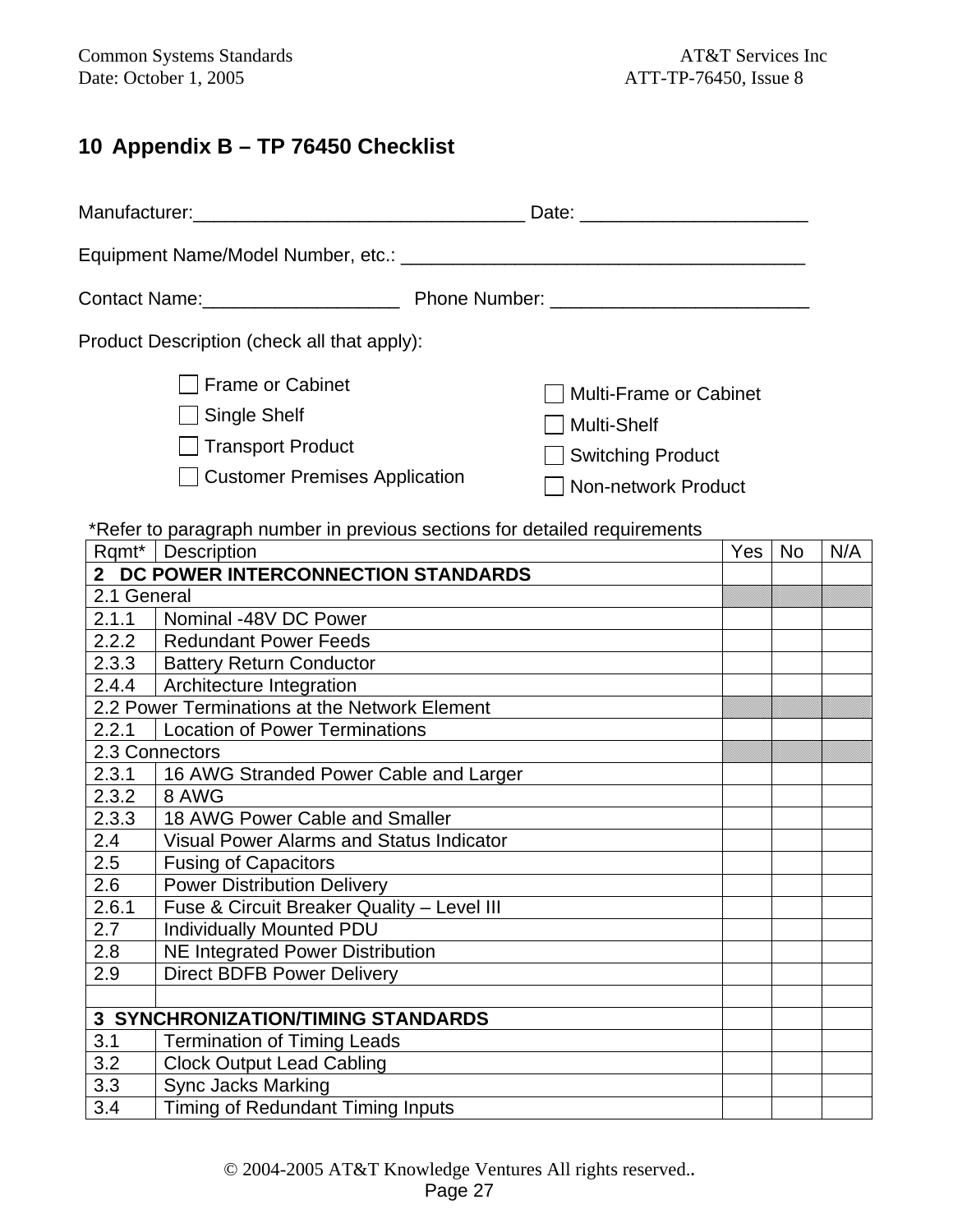| 3.5              | <b>Output Card Exhaustion</b>                                     |  |  |
|------------------|-------------------------------------------------------------------|--|--|
|                  |                                                                   |  |  |
| 4                | <b>ALARM STANDARDS</b>                                            |  |  |
| 4.1              | <b>Local and Telemetry Alarms</b>                                 |  |  |
| 4.2              | Separation of Local Alarms                                        |  |  |
| $4.\overline{3}$ | <b>Telemetry Alarm Protocols</b>                                  |  |  |
| 4.4              | Alarm Interconnection                                             |  |  |
| 4.5              | <b>Discrete Alarm Rating</b>                                      |  |  |
| 4.6              | Open Discrete Alarm Outputs                                       |  |  |
| 4.7              | <b>Discrete Alarm Paired Leads</b>                                |  |  |
| 4.8              | <b>Discrete Alarm Dry Contacts</b>                                |  |  |
|                  |                                                                   |  |  |
| 5                | <b>FIBER OPTIC CABLE</b>                                          |  |  |
| 5.1              | Cables/Jumpers compliant to GR-409                                |  |  |
| 5.2              | <b>SingleMode Optical Connectors &amp; Jumpers</b>                |  |  |
| 5.3              | Minimum Fiber Jumper/Cable Length Between Connectors              |  |  |
| 5.4              | Fiber Attenuators for SingleMode Facilities                       |  |  |
| 5.5              | Fiber Connector Boots straight, not angled                        |  |  |
| 5.6              | <b>Fiber Minimum Bend Radius</b>                                  |  |  |
| 5.7              | Maximum Fiber Connector Length does not exceed 2.25"              |  |  |
| 5.8              | Minimum Distance Between Connector Housing & Fiber Bend           |  |  |
| 5.9              | Sufficient Space Between Door and Fiber Connector                 |  |  |
| 5.10             | <b>Fiber Bend Radius Management</b>                               |  |  |
| 5.11             | Standard Fiber Connector SC-UPC, SingleMode                       |  |  |
| 5.12             | Alternative High Density Fiber Connector LC-UPC                   |  |  |
| 5.13             | <b>Alternative FTTP Fiber Connector SC-APC</b>                    |  |  |
| 5.14             | Correct Fiber Optic Cable Mode for location/service               |  |  |
| 5.15             | Fiber Transmission Material is glass                              |  |  |
| 5.16             | Maximum Optical Power Levels do not exceed +16.8 dBm              |  |  |
| 5.17             | Correct Passive Network Element WDM Modules Placed in FDF         |  |  |
| 5.18             | Correct FiberFrames/Bays & Panels for Nes per GR-499              |  |  |
| 5.19             | <b>Standard Fiber Raceway</b>                                     |  |  |
|                  |                                                                   |  |  |
|                  | <b>6 COPPER CABLE</b>                                             |  |  |
| 6.1              | Standard DS3/STS-1 Connector & Cabling BNC Connector              |  |  |
| 6.2              | Alternative DSC/STS-1 Connector - DS3/STS-1 SMZ                   |  |  |
| 6.3              | Coaxial Stripping Tools and Crimping Tools 734C/735C              |  |  |
| 6.4              | DS1 Cross-Connect Wire - High Twist                               |  |  |
| 6.5              | DSL Cross-Connect Wire - High Twist (different turns than DS1)    |  |  |
| 6.6              | Electrical Ethernet Cabling - Category 5t with correct connector  |  |  |
| 6.7              | Electrical Jumper (Cross-Connect) - minimum Cat 5e/RJ45           |  |  |
| 6.8              | <b>Correct Data Patch Panels -</b>                                |  |  |
| 6.9              | Media Converter- optical range extenders/limited Ethernet signals |  |  |
| 6.10             | <b>Correct CO Copper Wire and Cable Flammability Ratings</b>      |  |  |
| 6.11             | CO Copper Wire and Cable                                          |  |  |
| 6.12             | <b>CO Copper Coaxial Cable</b>                                    |  |  |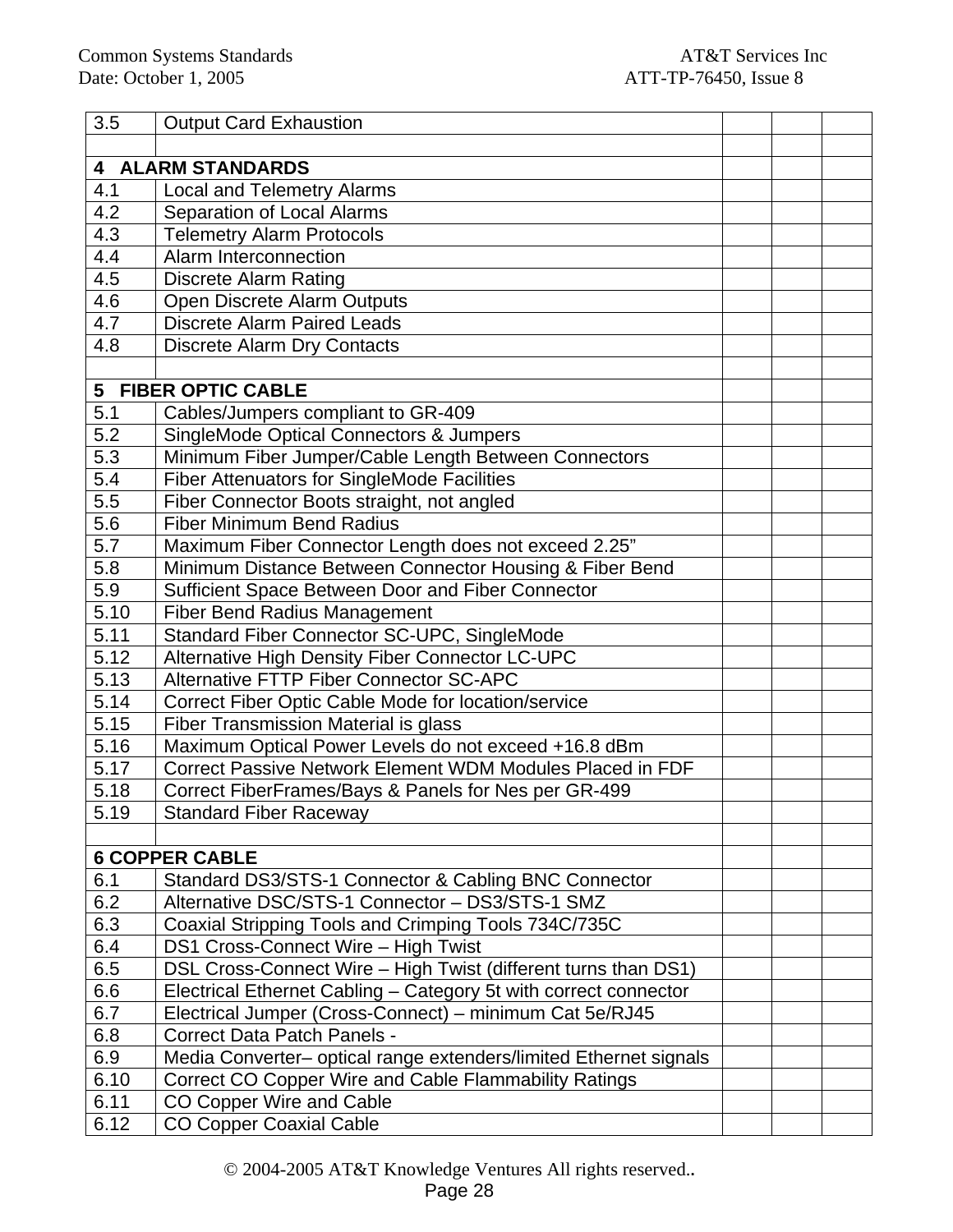| 6.13             | CO Copper "BITS" Synchronous Timing Cable                             |  |  |
|------------------|-----------------------------------------------------------------------|--|--|
| 6.14             | Correct CO Copper Wire and Cable Minimum Inside Bend Radius           |  |  |
| 6.15             | Correct CO Copper Coaxial Cable Minimum Inside Bend Radius            |  |  |
| 6.16             | <b>Correct Copper Cable Terminations</b>                              |  |  |
| 6.17             | Cable Trays used for cables with less than 25 pair groups             |  |  |
| 6.18             | Tie Bar used for cables with pair groups of 25 and above              |  |  |
| 6.19             | "Y" Cable junction point at least 36" from tail; use vertical troughs |  |  |
| 6.20             | Mitigate Unusual Cable Types                                          |  |  |
| 6.21             | Protection provided for Cables and Jumpers                            |  |  |
|                  |                                                                       |  |  |
|                  | <b>7 VENDOR DOCUMENTATION</b>                                         |  |  |
| 7.1              | <b>Softcopy Documentation</b>                                         |  |  |
| 7.2              | <b>Hardcopy Documentation</b>                                         |  |  |
| $7.\overline{3}$ | <b>Craft Interface Instructions</b>                                   |  |  |
| 7.4              | Installation Guide: installation, provisioning, and testing of NE     |  |  |
| 7.5              | Installation Guide: multi-node ring or system                         |  |  |
| 7.6              | <b>Alarm/Trouble Shooting Guide</b>                                   |  |  |
| $\overline{7.7}$ | Personnel Injury and Equipment Damage Warnings                        |  |  |
| 7.8              | <b>Reference Guide</b>                                                |  |  |
| 7.9              | Consistent terminology throughout Documentation                       |  |  |
| 7.10             | Consistent terminology between Documentation & Platform               |  |  |
| 7.11             | <b>Revisions Numbering</b>                                            |  |  |
| 7.12             | <b>Revision History</b>                                               |  |  |
| 7.13.1           | <b>Excerpts from Documentation</b>                                    |  |  |
| 7.13.2           | <b>List of Documentation</b>                                          |  |  |
|                  |                                                                       |  |  |
|                  | 8 OTHER INTERCONNECTION REQUIREMENTS                                  |  |  |
| 8.1              | <b>OSMINE and TIRKS Coding Completed</b>                              |  |  |
| 8.2              | Equipment Lighting per ATT-TP-76400                                   |  |  |
| 8.3              | Test (Streaker) Card Standards Met                                    |  |  |
|                  |                                                                       |  |  |

### **"Part" & "N/A" Footnotes:**

| Rqmt# | <b>Comment</b> |
|-------|----------------|
|       |                |
|       |                |
|       |                |
|       |                |
|       |                |
|       |                |
|       |                |
|       |                |
|       |                |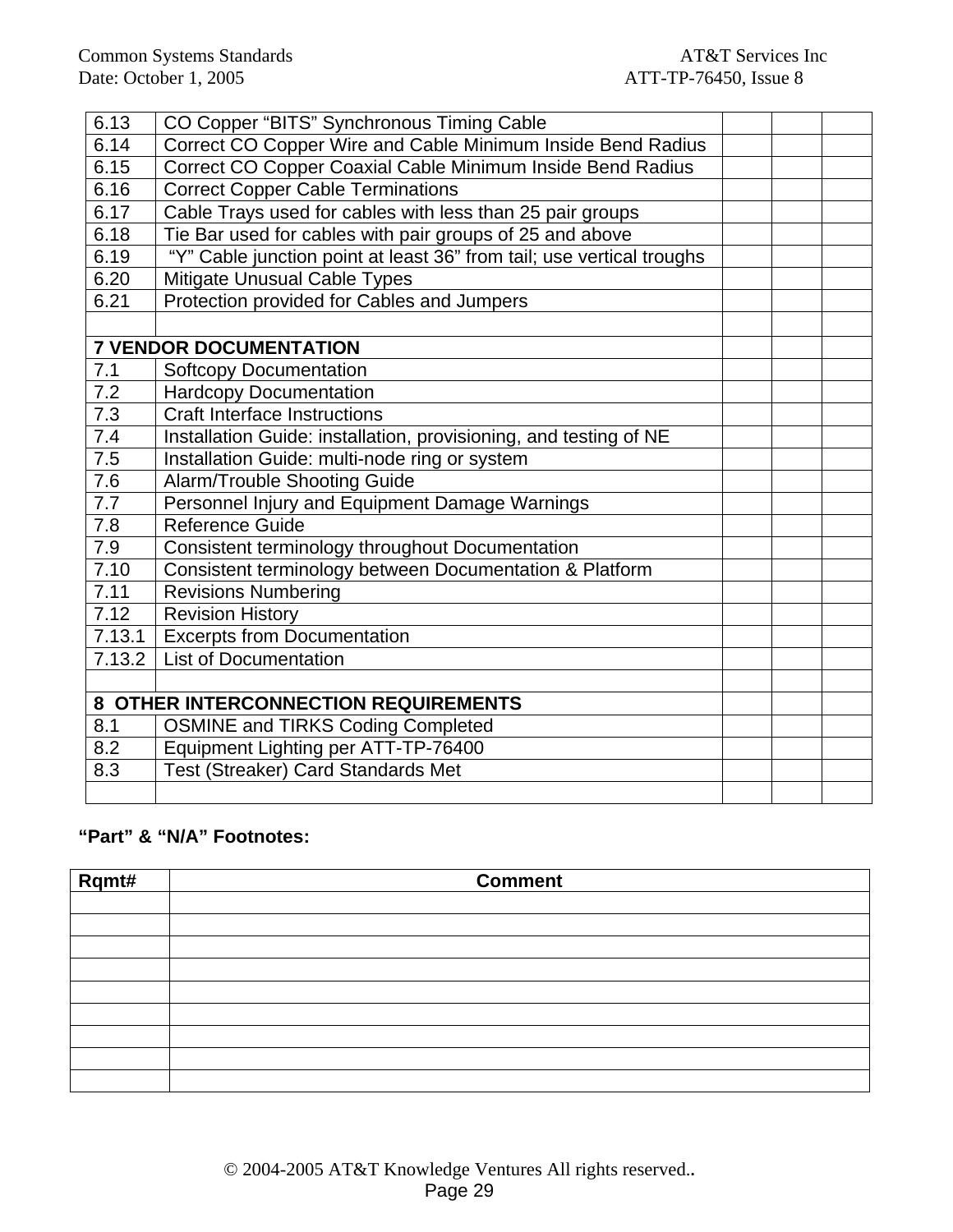# **11 APPENDIX C - References**

AT&T TP documents may be obtained at **https://ebiznet.sbc.com/sbcnebs/Documents/ATT-TP-76450.pdf**

Telcordia documents may be obtained directly from Telcordia Technologies Inc.

| <b>Document Number</b> | <b>Document Description</b>                      |         |
|------------------------|--------------------------------------------------|---------|
| ATT-TP-76200           | Network Equipment - Building Systems             | Current |
| ATT-TP-76300           | Installation Guide within the Central Office     | Current |
| ATT-TP-76305           | Cable Installation & Removal                     | Current |
| ATT-TP-76305-001       | SNFA Cable Installation & Removal                | Current |
| ATT-TP-76305-002       | 48V DC Power Single Line Diagrams                | Current |
| ATT-TP-76306           | Firestopping (non-workmanship & processes)       | Current |
| ATT-TP-76400           | Detail Engineer Requirements for the C.O.        | Current |
| ATT-TP-76401           | Space Planning                                   | Current |
| ATT-TP-76401-001       | <b>Floor Loading Considerations</b>              | Current |
| ATT-TP-76406           | <b>Distributing Frames</b>                       | Pending |
| ATT-TP-76407           | <b>Equipment Framework</b>                       | Current |
| ATT-TP-76408           | <b>Equipment Superstructure</b>                  | Current |
| ATT-TP-76410           | <b>Raised Floors</b>                             | Current |
| ATT-TP-76412           | Telco Electrical and Optical Ethernet Standards  | Current |
| ATT-TP-76413           | Connecting Block Standards (89-MDF type)         | Current |
| ATT-TP-76414           | Connecting Block Standards (COSMIC 78-112        | Pending |
|                        | type)                                            |         |
| ATT-TP-76415           | <b>Connecting Block Standards for Protectors</b> | Pending |
| ATT-TP-76416           | Bonding & Grounding                              | Current |
| ATT-TP-76419           | High-Twist Distributing Frame Wire Standards     | Current |
| ATT-TP-76430           | <b>Synchronization Standards</b>                 | Current |
| ATT-TP-76450           | <b>Common Systems Standards</b>                  | Current |
| ATT-TP-76460           | Fiber optic Protection in the Central Office     | Pending |
| ATT-TP-76461           | <b>Fiber optic Connector Cleaning</b>            | Current |
| <b>GR-137-CORE</b>     | Telcordia-Generic Requirements for Central       | Current |
|                        | <b>Office Cable</b>                              |         |
| <b>GR-518-CORE</b>     | Telcordia - Generic Switch Synchronization       | Current |
| <b>GR-253-CORE</b>     | Telcordia - SONET Synchronization for the        | Current |
|                        | Network                                          |         |
| GR-436-CORE            | Telcordia - Digital Synchronization Plan         | Current |
| <b>GR-454-CORE</b>     | Telcordia - Supplier-Provided Documentation      | Current |
| <b>GR-1209-CORE</b>    | Telcordia - Fiber optic Branching Components     | Current |
| <b>GR-449-CORE</b>     | Telcordia - Fiber Distributing Frames            | Current |
| FR-439                 | Telcordia - Operations Technology Generic        | Current |
|                        | Requirements (OTGR)                              |         |
| TR-EOP-000001          | Telcordia - Lightning, Radio Frequency, and 60-  | Current |
|                        | Hz Disturbances at the BOC Network Interface     |         |
| <b>GR-833-CORE</b>     | Telcordia - NE and Transport Surveillance        | Current |
|                        | Messages                                         |         |
| TR-NWT-000930          | Telcordia - Hybrid Microcircuits Used in         | Current |
|                        | <b>Telecommunications Equipment</b>              |         |
| <b>GR-2419-CORE</b>    | Telcordia - Human Factors Requirements for       | Current |
|                        | Equipment to Improve Network Integrity           |         |